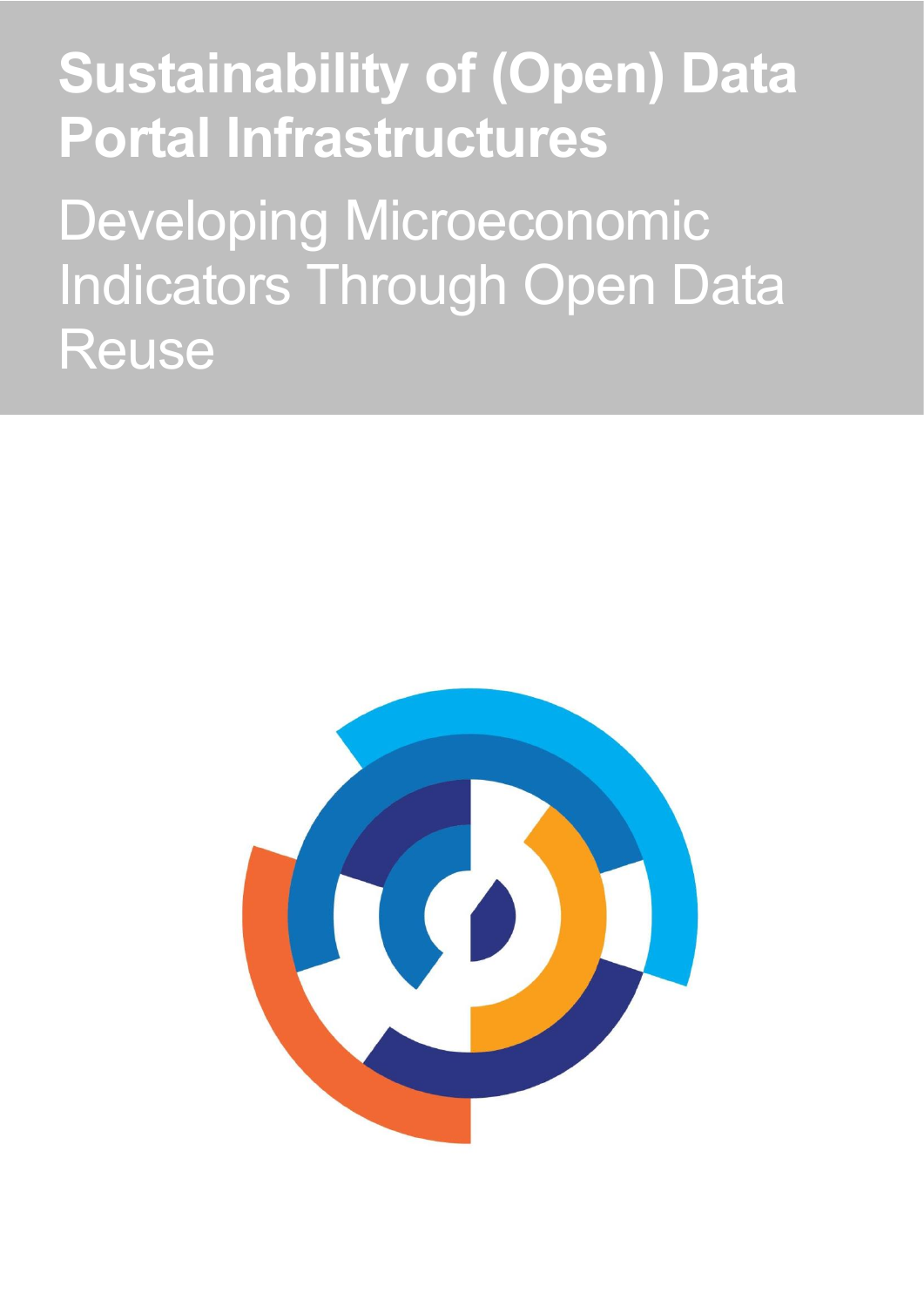This study has been prepared by the University of Southampton as part of the European Data Portal. The European Data Portal is an initiative of the European Commission, implemented with the support of a consortium led by Capgemini Invent, including Intrasoft International, Fraunhofer Fokus, con.terra, Sogeti, 52North, Time.Lex, the Lisbon Council, and the University of Southampton. The Publications Office of the European Union is responsible for contract management of the European Data Portal.

For more information about this paper, please contact:

#### **European Commission**

Directorate General for Communications Networks, Content and Technology Unit G.1 Data Policy and Innovation Daniele Rizzi – Policy Officer Email: [daniele.rizzi@ec.europa.eu](mailto:daniele.rizzi@ec.europa.eu) 

#### **European Data Portal**

Gianfranco Cecconi, European Data Portal Lead Esther Huyer Email: [gianfranco.cecconi@capgemini.com](mailto:gianfranco.cecconi@capgemini.com) Email: [esther.huyer@capgemini.com](mailto:esther.huyer@capgemini.com)

**Written and reviewed by:** Jacqui Ayling Elena Simperl

Johanna Walker Email: [j.c.walker@soton.ac.uk](mailto:j.c.walker@soton.ac.uk)

Email: [j.a.ayling@soton.ac.uk](mailto:j.a.ayling@soton.ac.uk) Email: [elena.simperl@kcl.ac.uk](mailto:elena.simperl@kcl.ac.uk)

Last update: 02.03.2020 www:<https://europeandataportal.eu/> @: [info@europeandataportal.eu](mailto:info@europeandataportal.eu) 

#### **DISCLAIMER**

By the European Commission, Directorate-General of Communications Networks, Content and Technology. The information and views set out in this publication are those of the author(s) and do not necessarily reflect the official opinion of the Commission. The Commission does not guarantee the accuracy of the data included in this study. Neither the Commission nor any person acting on the Commission's behalf may be held responsible for the use, which may be made of the information contained therein.

Luxembourg: Publications Office of the European Union, 2020 © European Union, 2020



OA-02-20-167-EN-N ISBN: 978-92-78-42150-2 doi: 10.2830/63195



The reuse policy of European Commission documents is implemented by the Commission Decision 2011/833/EU of 12 December 2011 on the reuse of Commission documents (OJ L 330, 14.12.2011, p. 39). Except otherwise noted, the reuse of this document is authorised under a Creative Commons Attribution 4.0 International (CC-BY 4.0) licence [\(https://creativecommons.org/licenses/by/4.0/\)](https://creativecommons.org/licenses/by/4.0/). This means that reuse is allowed provided appropriate credit is given and any changes are indicated.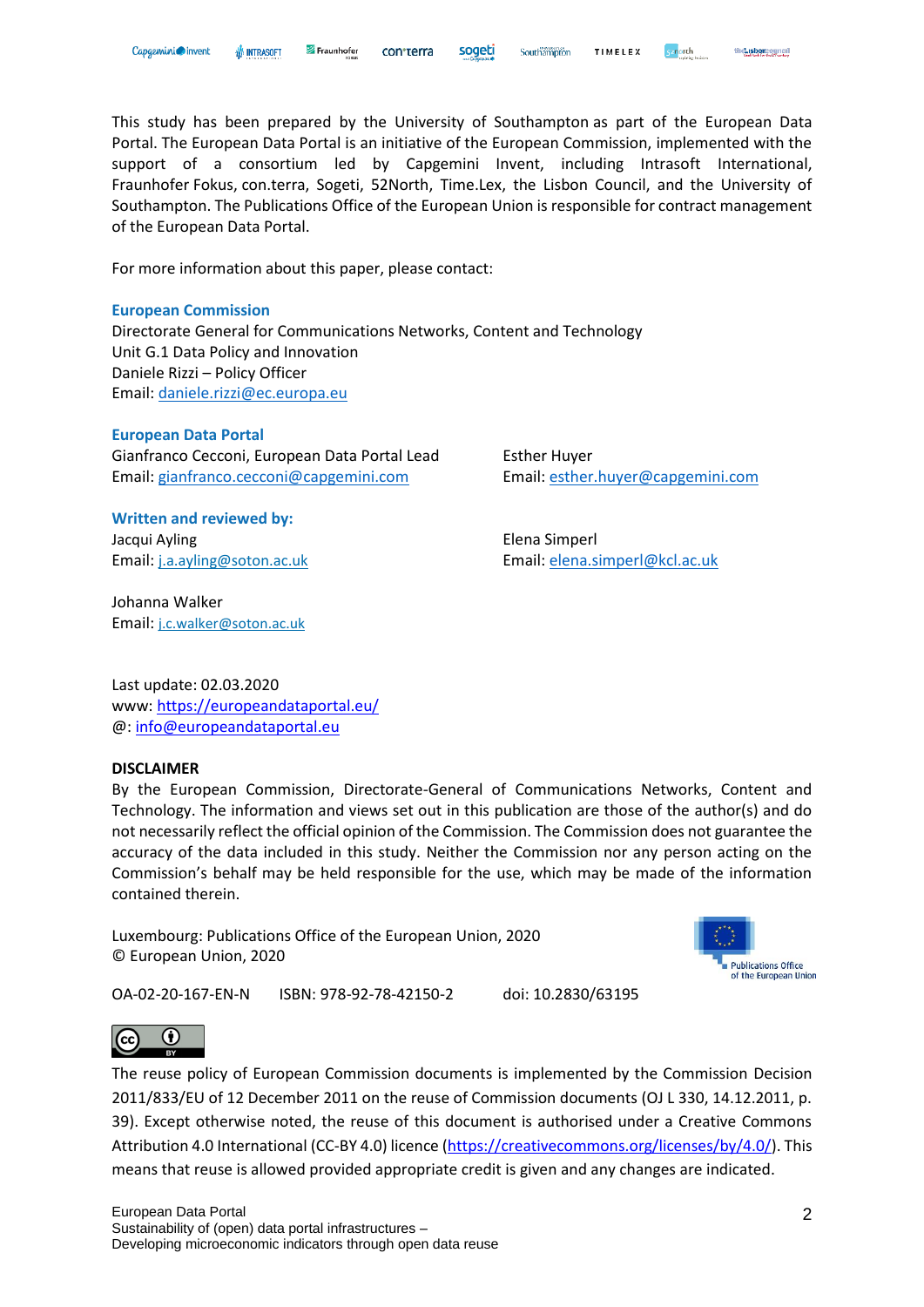Note: this document is part of a series of research reports developed on the topic of "Sustainability of (open) data portal infrastructures", all of which are available on the European Data Portal at<https://www.europeandataportal.eu/en/impact-studies/studies> .

The series is made of the following reports:

- 1. A summary overview
- 2. Measuring Use and Impact of Portals
- 3. Developing Microeconomic Indicators Through Open Data Reuse
- 4. Automated assessment of indicators and metrics
- 5. Assessment of Funding Options for Open Data Portal Infrastructures
- 6. Open data portal assessment using user-oriented metrics
- 7. Leveraging distributed version control systems to create alternative portals

#### Table of Contents

| 1. |  |
|----|--|
| 2. |  |
| 3. |  |
| 4. |  |
| 5. |  |
|    |  |
|    |  |
|    |  |
|    |  |
| 6. |  |
|    |  |
|    |  |
| 7. |  |
| 8. |  |
|    |  |
|    |  |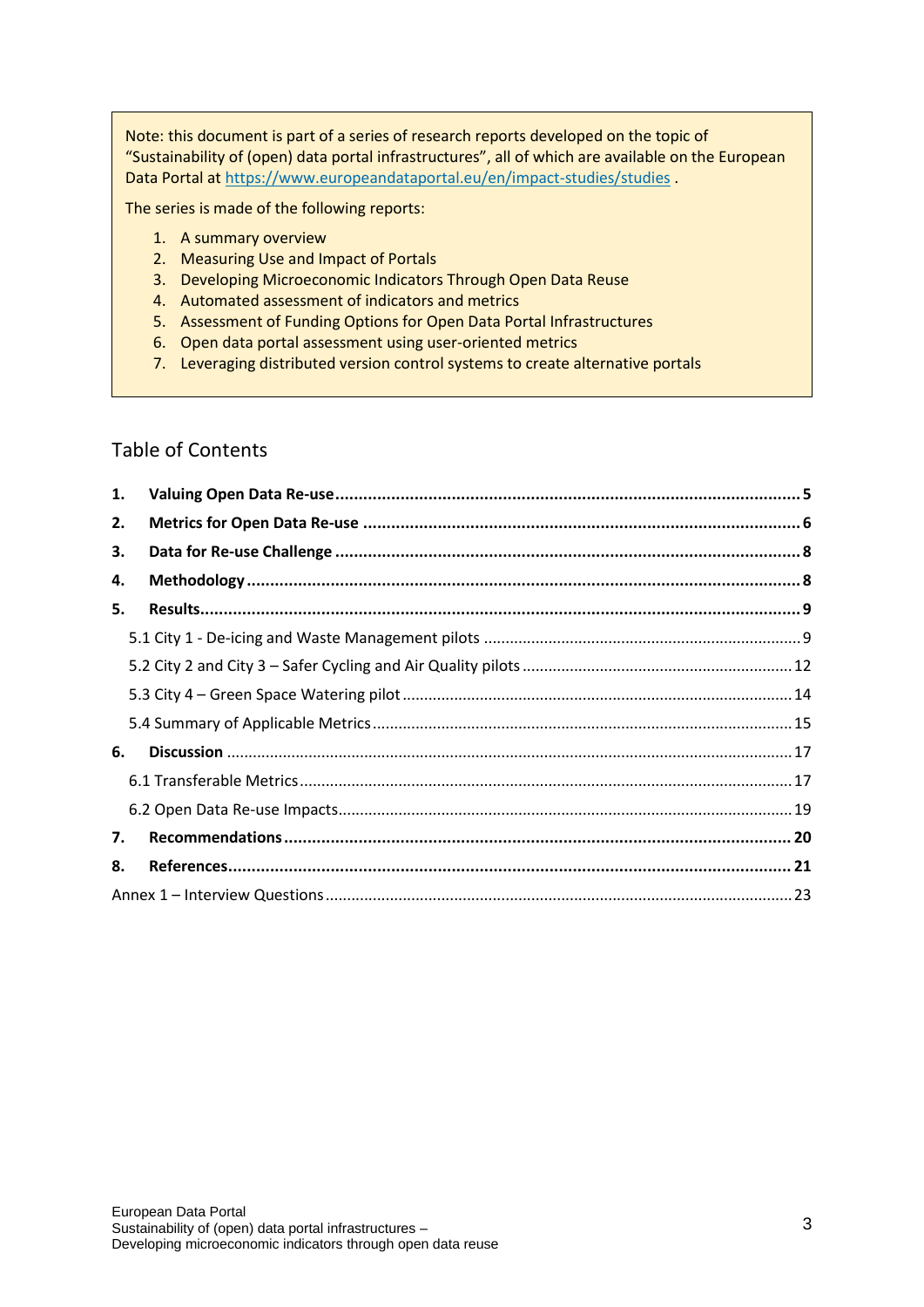| Figure 4 Information captured in Case Studies. This can also be used to set up impact tracking at the |  |
|-------------------------------------------------------------------------------------------------------|--|
|                                                                                                       |  |
|                                                                                                       |  |
|                                                                                                       |  |
|                                                                                                       |  |
|                                                                                                       |  |
|                                                                                                       |  |
|                                                                                                       |  |
|                                                                                                       |  |
|                                                                                                       |  |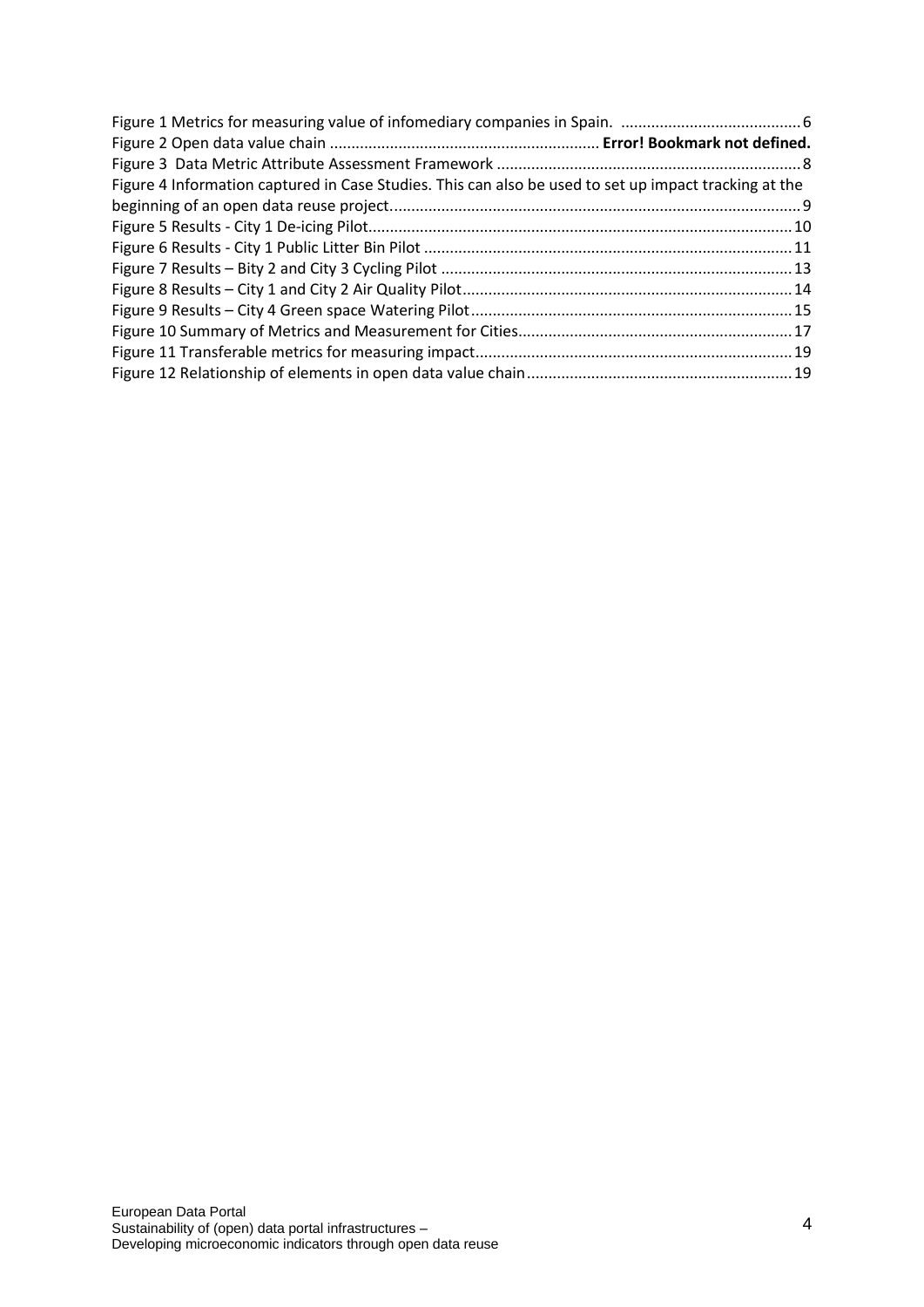## <span id="page-4-0"></span>1. Valuing Open Data Re-use

Ensuring a sustainable future for open data, and securing governments ongoing commitment to such work, requires evidence of the societal impact open data including (but not limited to) its economic impact. Failure to track the impact of opening data, which demands scarce government resources to prepare, host and maintain, may result in a lack of political will and financial investment in such projects ongoing. 'Showcasing the economic impact of Open Data is a key element to rallying support for Open Data and to trigger publication and re-use in a country.' (European Data Portal, 2018a, p. 58) In 2015, an influential report published by the Finnish Ministry of Finance noted that '[v]ery little is known about the underlying economic and organizational mechanisms and implications of open data use at the organizational level or at the level of economy as a whole.<sup>1</sup>

There has been much work on this topic in the intervening years, but there still exists an open challenge in effectively tracking the causal links between the investment in open data programmes and the impact on the economy.<sup>2</sup> To meet this challenge there have been concerted efforts to capture both the macro and micro economic benefits of open government data, with a range of studies being undertaken across the EU (see for example the section 'Economic Impact' in the 2018 Open Data Maturity Report (European Data Portal, 2018b, pp. 58–61)).

Global benchmarking is also well-developed, (see the ODIN Open Data Watch Report (Open Data Watch, 2019), the Open Data Barometer (World Wide Web Foundation, 2019), the OECD OURdata Index (OECD, 2019) and GODI (Open Knowledge International, 2018)). Capturing the value chain of open data (rather than just measuring and ranking the state of open data) is required to provide the necessary evidence to policy makers and governments that there is real return on investment in both economic and societal terms to their open data portals. 'From a government perspective, it is critical to sustain investments to open up government data with a sound business case (i.e. clearly defined value propositions), presenting the potential benefits of embarking on open data efforts.<sup>'3</sup>

Tracking the path of open data from repository to re-use, to the impact of that re-use is often a broken and circuitous path with a range of actors. Portals are not the only place from which the data they promote can be downloaded; additionally, a number of intermediaries may play a role in finessing the data before the end user creates their product or service. These products and services are often a complex conflation of different data sets which may be both open and closed (i.e. shared or proprietary). Understanding exactly what role a particular data set may play in an application, and teasing out exactly what economic benefit can be attributed to its use is difficult, but can be captured through the use of appropriate metrics.

<sup>1</sup> Koski, 2015, p. 3

<sup>2</sup> Attard, Orlandi and Auer, 2016; Lämmerhirt and Brandusescu, 2019

<sup>3</sup> (OECD, 2018, p. 241)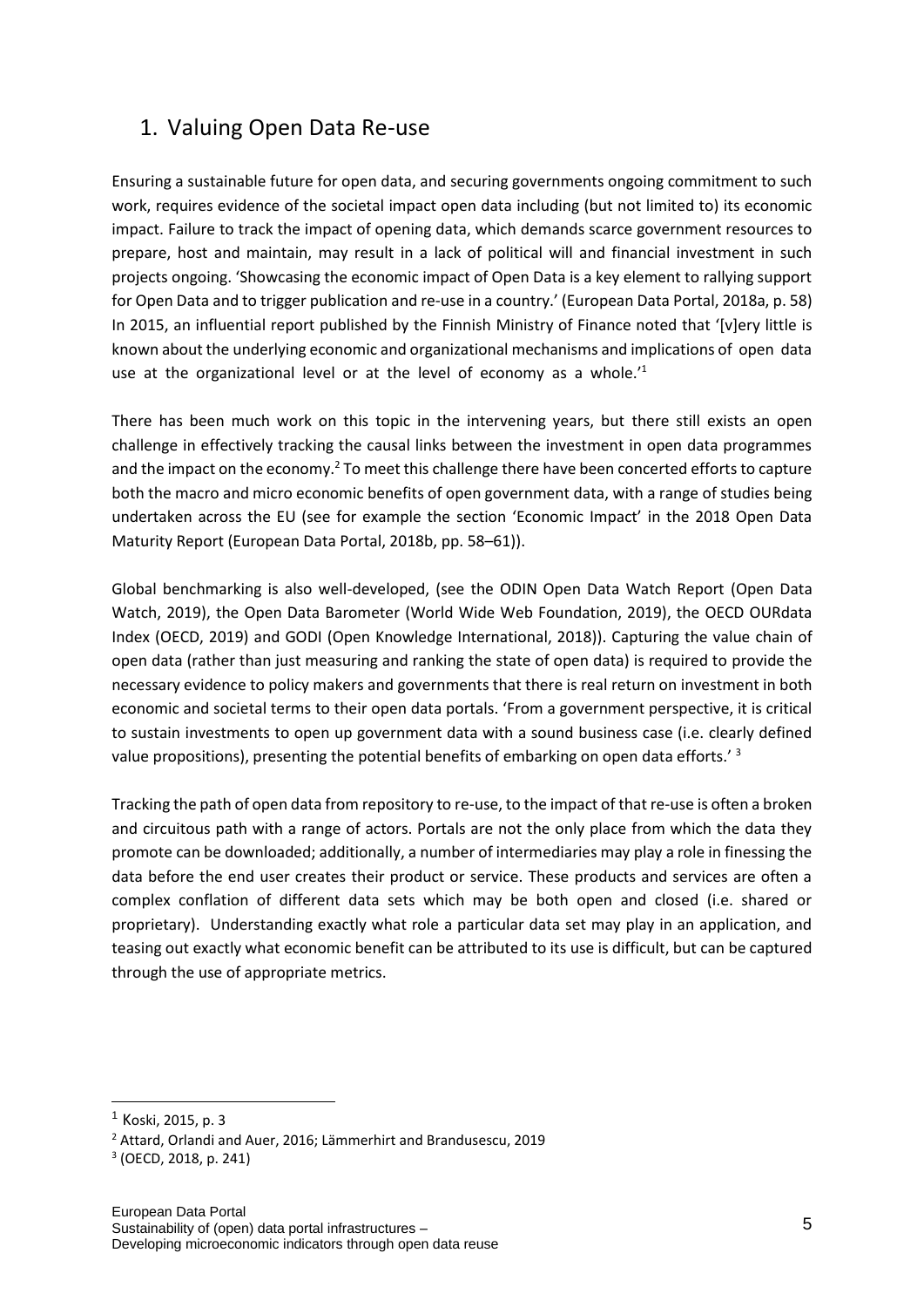# <span id="page-5-0"></span>2. Metrics for Open Data Re-use

A metric is a quantifiable measure that is used to track and assess the status of a specific business process, but it is also an observable characteristic of [X] that acts as a proxy for some other characteristic of interest/attribute which is less easy to observe. Metrics may not be able to capture the precise but can be useful indicators of the impact of a process, and can be used both in a positive manner, and as a counterfactual to illustrate what would *not* have happened, or been more difficult or expensive if open data were not available.

The re-use of open government data creates value for the public sector in delivering services and insights, where the challenges of tracking value are in applying the appropriate measures to data reuse. Secondary and tertiary re-use of data by the private sector also generates value, but provides particular challenges in tracking the uses to which the data has been put, and the economic impact of such re-use. Micro economic indicators have been developed to track value creation and impact from the perspective of government and of the private sector. Ongoing programmes like the annual Infomediary Sector Report produced by ASEDIE track the progress over time of companies who have a data-based business model, using quantitative business metrics to evidence economic value.

| <b>Metrics deployed by ASEDIE</b>            |                                                                                                                                                                                        |  |
|----------------------------------------------|----------------------------------------------------------------------------------------------------------------------------------------------------------------------------------------|--|
| infomediary<br>Subsectors<br>of<br>companies | Technical consulting, culture, directory service, economic and<br>financial, publishing, market research, meteorological,<br>geographic information, infomediation technology, tourism |  |
| <b>Turnover</b>                              | average, total, by subsector                                                                                                                                                           |  |
| <b>Employee</b>                              | total, by subsector, average turnover per employee, average<br>expenditure per employee, average wager per employee                                                                    |  |
| <b>Share capital analysis</b>                | total, by subsector, average social capital                                                                                                                                            |  |
| <b>Profit and Loss</b>                       | total, by subsector                                                                                                                                                                    |  |
| <b>Analysis of commercial risk</b>           | total, by subsector                                                                                                                                                                    |  |
| Long term companies                          | sales evolution, employee evolution                                                                                                                                                    |  |
| <b>Delisting</b>                             | by motive (e.g. closure), community, subsector                                                                                                                                         |  |

<span id="page-5-1"></span>*Figure 1 Metrics for measuring value of infomediary companies in Spain. <sup>4</sup>*

It is of course, not only private sector companies who can be expected to benefit from open government data – the public sector itself, and the citizens it serves, have frequently been identified as beneficiaries of economic benefits from innovation in open data re-use. Efficiency and productivity gains for public sector services directly benefit citizens as well, who additionally benefit from potential

<sup>4</sup> Adapted from (ASEDIE, 2018, p. 11)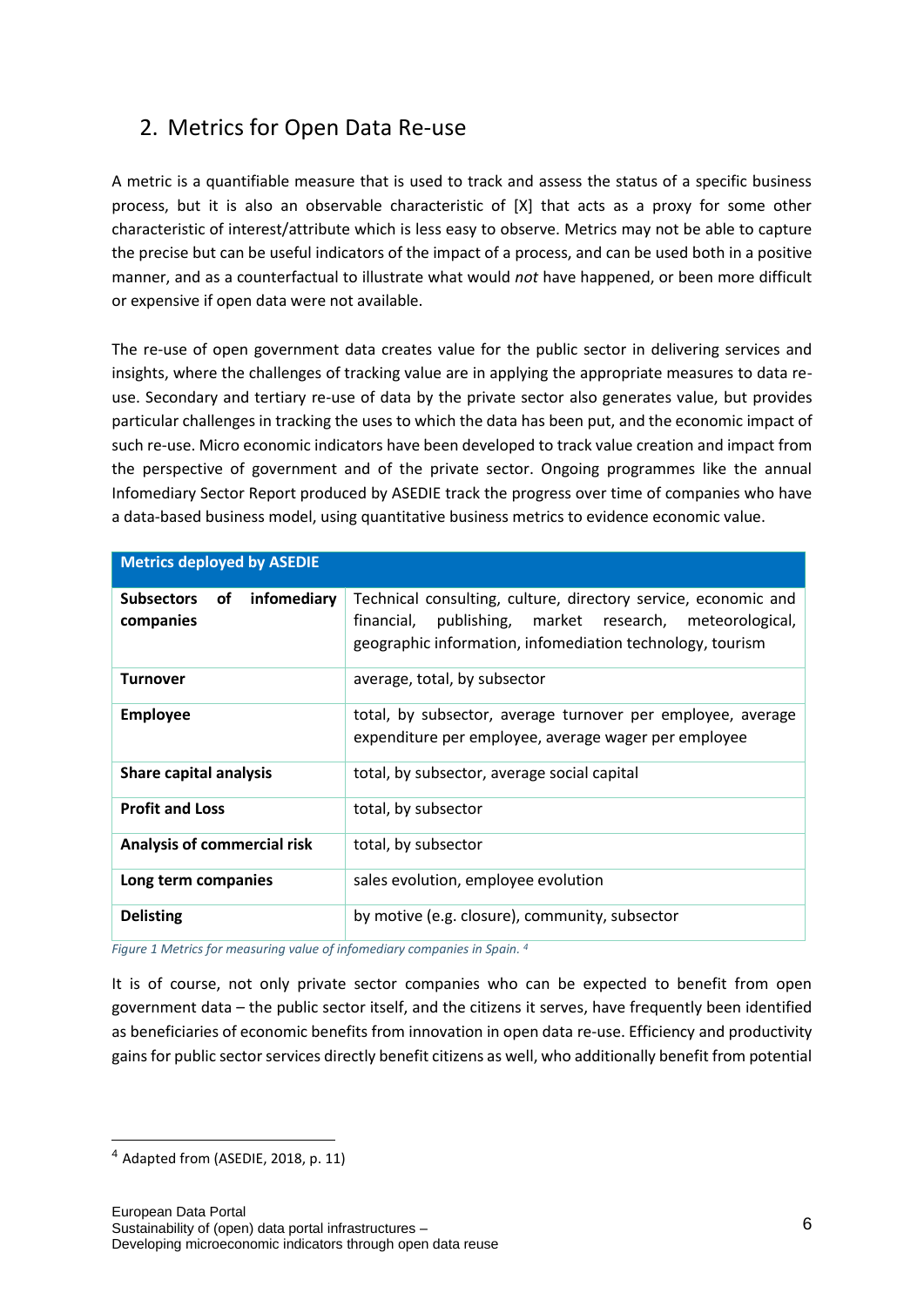time and cost savings from innovative services running over open data, as well as improved public services both in levels of service and in reduction in costs to the taxpayer.<sup>5</sup>

The value chain that links portal activity (views, downloads, user feedback, queries), to final use and impact, can be complex, with bare portal analytics not giving any sensible indication of the actual use to which the data might have been put, or its economic impact. Open Data portals are not an end in themselves, but act as facilitators in the discovery and use of (primarily government) data. The metrics applied to portals (as in the large national level studies above) are important indicators of how useful the data might be (quality, relevance, currency, ease of access, format etc.), but these measures do not capture how and to what effect the data is used down the pipeline. The aim of the open data agenda is to promote a wide variety of societal objectives including economic growth and the creation of new innovative products, services and apps. A failure to understand how this is happening and at what rate or volume will mean portals are liable to be unsustainable going forward as they lack a clear return on investment for public bodies.

Measuring the economic impact of open data falls into the classic problem set that plagues evaluation of any complex project; identifying the chain of causal links; devising appropriate tools and methodology for measurement, and having sufficient resources to carry out the evaluation. As Innovate UK note, '[r]igorous evaluation can be resource-intensive, so it is important to consider the proportionality of any activity.<sup>'6</sup> The literature suggests six criteria for 'good metrics' of open data (see table below.)<sup>7</sup> As well as valid and reliable, a desirable metric should be discriminatory, efficient, transferable and reliable. An ideal metric would rate highly on all of these criteria: an efficient assessment (e.g. automated) that could be quickly run against a large group of datasets with high validity and reliability giving results that are comparable for a wide range of contexts.

| <b>Metric</b><br><b>Assessment</b> | <b>Description</b>                                                                                                                                                                                                                                                                                                                                                                                              |
|------------------------------------|-----------------------------------------------------------------------------------------------------------------------------------------------------------------------------------------------------------------------------------------------------------------------------------------------------------------------------------------------------------------------------------------------------------------|
| <b>Valid</b>                       | The metric is closely correlated with the attribute of interest                                                                                                                                                                                                                                                                                                                                                 |
| Reliable                           | The metric gives consistent results over time and between observers                                                                                                                                                                                                                                                                                                                                             |
| <b>Discriminatory</b>              | The metric should be sensitive enough to discriminate between common values<br>of the attribute                                                                                                                                                                                                                                                                                                                 |
| <b>Efficient</b>                   | The less time and resource required to use it the better.<br>In some contexts, poor efficiency can lead to poor validity and reliability. If the<br>aim is to measure a large number of datasets for a large variety of users (e.g. the<br>Open Data Barometer) then poor efficiency may force the assessors to use a<br>small convenience sample which potentially introduces both bias and sampling<br>error. |
| <b>Transferable</b>                | The same metric can be used in a variety of different contexts and across cultural<br>and economic variation.                                                                                                                                                                                                                                                                                                   |

5 Koski, 2015; OECD Digital Government Studies, 2018

<sup>6</sup> Innovate UK, 2018, p. 8

<sup>&</sup>lt;sup>7</sup> eg Walker, Frank and Thompson (2015)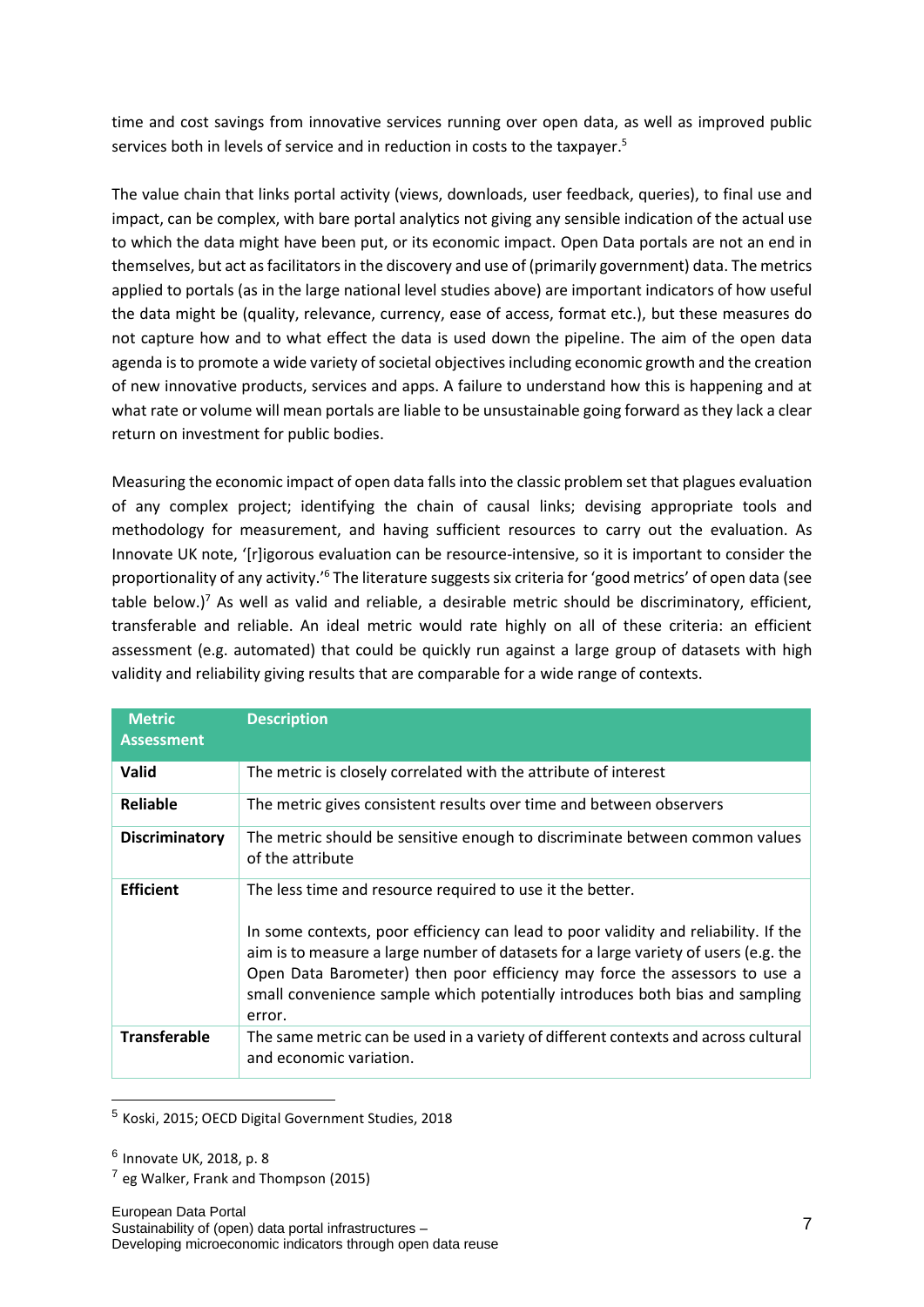| Comparable | If a metric is comparable not only is the metric transferable to a wide variety of |
|------------|------------------------------------------------------------------------------------|
|            | contexts but the results can be meaningfully compared. Ideally this would result   |
|            | in a universal standard that transcends cultures and applications.                 |

<span id="page-7-2"></span>*Figure 2 Data Metric Attribute Assessment Framework<sup>8</sup>*

# <span id="page-7-0"></span>3. Data for Re-use Challenge

In the vast majority of open data use cases, the data is opened and used without a clear understanding of how the impact will be measured. This is most often done post hoc. The Re-use Challenge is designed to facilitate the implementation of measurement of impact from the beginning of the open data re-use process.

This project follows four mid-sized cities who are opening and reusing their own data to address issues in the city, across the Smart City sectors of environment and mobility. They are doing so by running seven pilot projects in partnership with SMEs. By following the process ethnographically from the inception to the end result, it is hoped to devise a range of impact attributes for each of the projects. By comparing the impact attributes at the end, we can create a suite of transferable attributes, with metrics or indicators for each, and methods for obtaining these metrics.

The cities range from having a substantial number of datasets open, to having only a few, to having none open at all. Each city defined two or three challenges that outlined problems the city was experiencing, and outlined currently and potentially open datasets with which the problems might be addressed. By means of an open competitive call, they invited small to medium enterprises to propose solutions. The most attractive solutions were selected for 6 month pilots in the cities.

# <span id="page-7-1"></span>4. Methodology

The metrics are derived from the original purpose of re-use in the following manner. The first three sections are completed from publicly available documents regarding the pilot project. The second three sections (overlapping in the Expected Impact field) are developed through interviews and discussions with the cities and the private companies developing the pilots. Semi-structured interviews were conducted with key personnel responsible for delivering the pilot projects in the city administration, with further sample interviews carried out with the companies delivering the solutions.

We selected the portals on the following criteria:

- The portals are early in their journey and have not yet developed metrics for measuring impact in depth;
- Replicability there are hundreds of portals of similar sizes at a similar (or earlier) stage in their journey who will be able to immediately use similar metrics. The process itself can be additionally be used by larger and more mature portals;
- Accessibility to the full journey.

<sup>&</sup>lt;sup>8</sup> User-Centred Methods for Assessing the Value of Open Data (Walker, Frank and Thompson, 2015)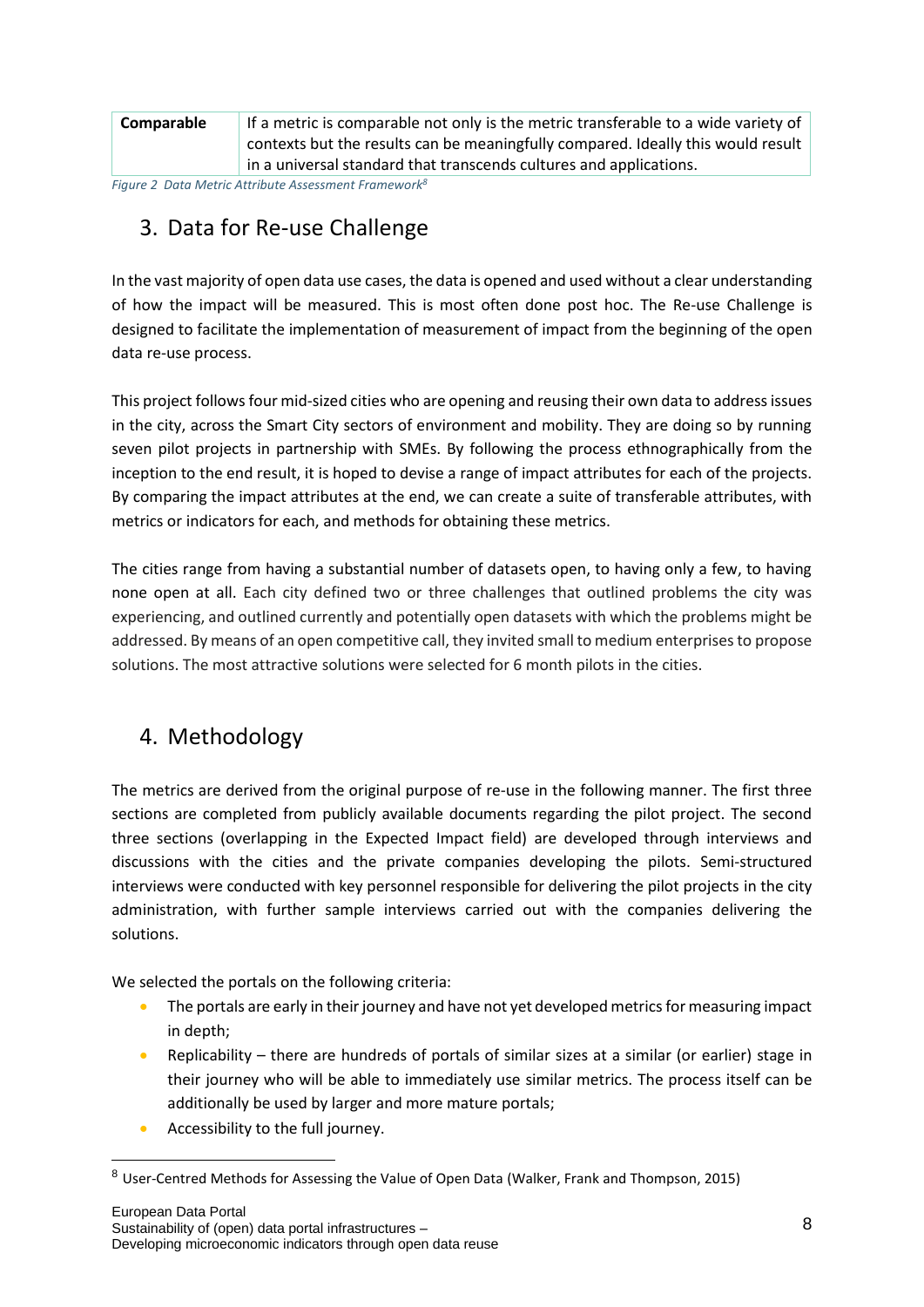This process works for portals that are early in their journey and have not yet considered measuring impact in depth; but also for more advanced portals that wish to establish criteria for opening data that takes into account possible impact, rather than simply availability or ease of opening.

### <span id="page-8-0"></span>5. Results

The results tables below provide a description of each case study, detailing the project purpose and expected outcomes and impacts, with particular attention to the economic impacts of the proposed smart city solutions. From the specific examples in the case studies, transferable metrics are derived that can be added to the portfolio of measurement tools to build evidence for the economic impact and benefits of open city data.



<span id="page-8-2"></span>*Figure 3 Information captured in Case Studies. This can also be used to set up impact tracking at the beginning of an open data reuse project.*

#### <span id="page-8-1"></span>5.1 City 1 - De-icing and Waste Management pilots

| City 1 - De-icing Pilot            |                                                                                                                                                                                                                                                                                                                                                                                                              |  |
|------------------------------------|--------------------------------------------------------------------------------------------------------------------------------------------------------------------------------------------------------------------------------------------------------------------------------------------------------------------------------------------------------------------------------------------------------------|--|
| <b>Definition</b><br>οf<br>Project | The city's maintenance department is responsible for de-icing slippery roads<br>and snow removal in winter. This task is carried out following a designated<br>protocol, which is predefined and static, and prioritises larger roads over<br>smaller, regardless of particular traffic routes (especially those used by<br>bicycles).                                                                       |  |
|                                    | However, by implementing an approach that allows for more flexibility, the<br>city can provide more customization in order to deliver a higher service level<br>to citizens. The city is looking for a solution that enables the maintenance<br>department to customize de-icing routes and planning, but in the future this<br>may also be extended to other route prioritisation challenges, such as waste |  |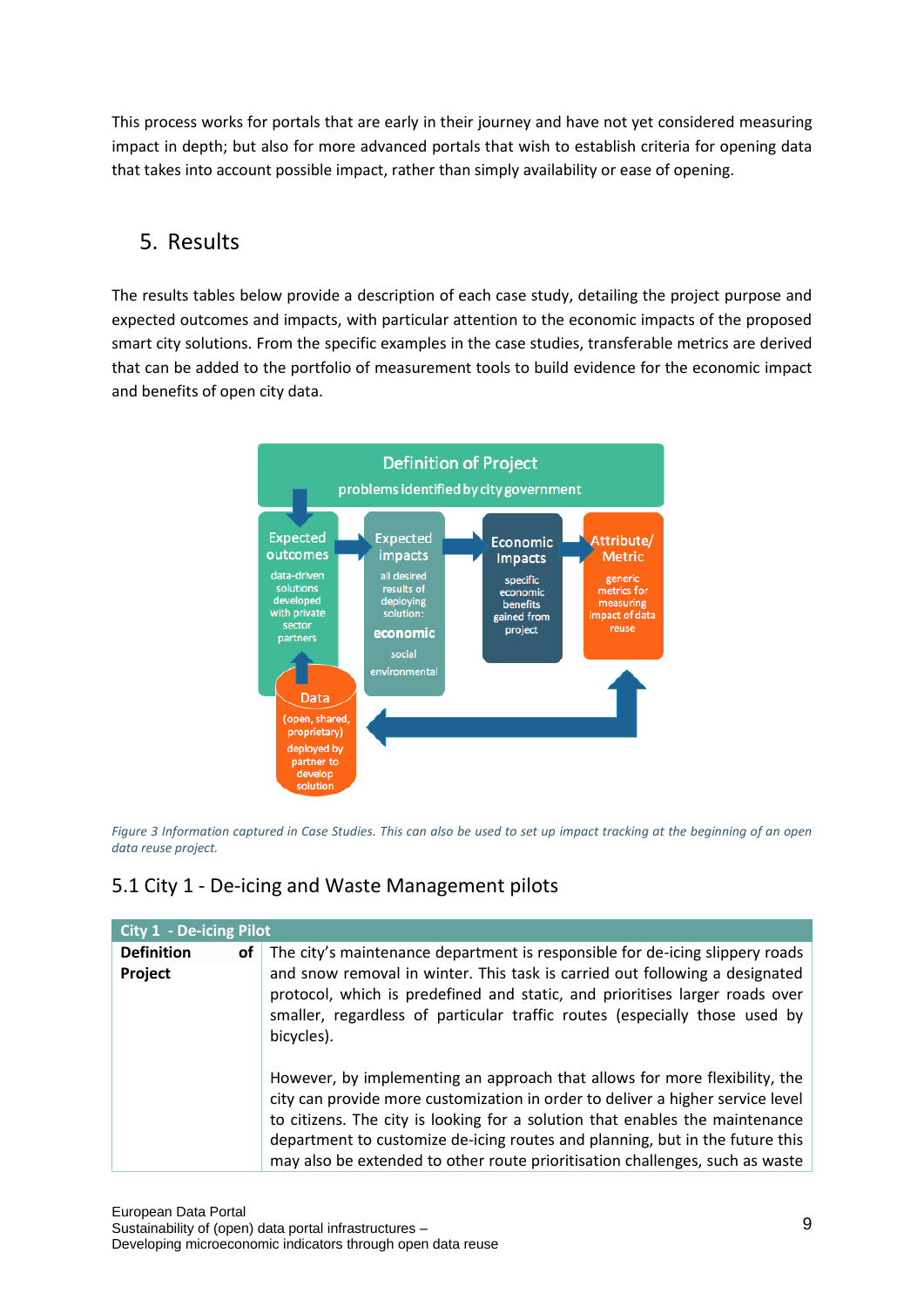|                                      | collection.                                                                         |
|--------------------------------------|-------------------------------------------------------------------------------------|
| <b>Datasets</b>                      | Major road intensities                                                              |
|                                      | http://www.ndw.nu/pagina/nl/4/databank/31/actuele_verkeersgegevens/                 |
|                                      | <b>Traffic accidents</b>                                                            |
|                                      | http://www.ndw.nu/pagina/nl/4/databank/31/actuele verkeersgegevens/                 |
|                                      | Biking accidents https://fietsongevallen.oververkeer.nl/                            |
|                                      | http://pdokviewer.pdok.nl/<br>Heightmap                                             |
|                                      | Regional biking network http://pdokviewer.pdok.nl/                                  |
|                                      | Local road intensities                                                              |
|                                      | Priority bikelanes                                                                  |
|                                      | Weather data                                                                        |
|                                      | Salt spreading routes                                                               |
|                                      | Major road traffic densities                                                        |
|                                      | <b>Traffic accidents</b>                                                            |
|                                      | <b>Cycling accidents</b>                                                            |
|                                      | Regional cycle network                                                              |
|                                      | Heightmap                                                                           |
|                                      | Local road traffic densities                                                        |
|                                      | Priority cycle lanes                                                                |
| <b>Expected</b>                      | Tools that provide smart solutions for treatment prioritisation                     |
| outcomes                             | Crowdsourcing apps that encourage user reports                                      |
|                                      | Improved dataset combinations for prioritization                                    |
| <b>Expected impacts</b>              | Reduction in citizen complaints                                                     |
|                                      | Improved citizen perception of city services                                        |
|                                      | Reduction in ice-related accidents                                                  |
|                                      | Improved road conditions                                                            |
|                                      | Improved service delivery                                                           |
|                                      | Cost reductions for transport, staff time and resources                             |
| <b>Operationalisation</b>            | Predictive analytics to anticipate conditions and inform smart routing              |
| of impacts (ie, how<br>will<br>costs | De-icing measures delivered only to necessary sites via the most efficient<br>route |
| be<br>reduced?)                      | Reduction in staff time, vehicle use, energy and salt/grit use                      |
|                                      | Reduction in accident related costs (emergency services, medical treatment,         |
|                                      | insurance)                                                                          |
| <b>Economic Impact</b>               | Labour costs - efficiency gains in de-icing teams                                   |
|                                      | Resources - mileage, fuel savings, targeted use of grit/salt for de-icing trucks    |
|                                      | Road traffic and accident incidents - reduction in treatment costs, insurance       |
|                                      | claims, emergency services call outs, days lost from work                           |
| <b>Attribute/Metric</b>              | <b>Staff costs/work hours</b>                                                       |
|                                      | <b>Mileage</b>                                                                      |
|                                      | <b>Fuel Consumption</b>                                                             |
|                                      | <b>Grit/salt consumption</b>                                                        |
|                                      | <b>Citizen complaint levels</b>                                                     |
|                                      | <b>Road traffic accident statistics</b>                                             |
|                                      | <b>Emergency call out statistics</b>                                                |
|                                      | Hospital admission/treatment records                                                |

<span id="page-9-0"></span>*Figure 4 Results - City 1 De-icing Pilot*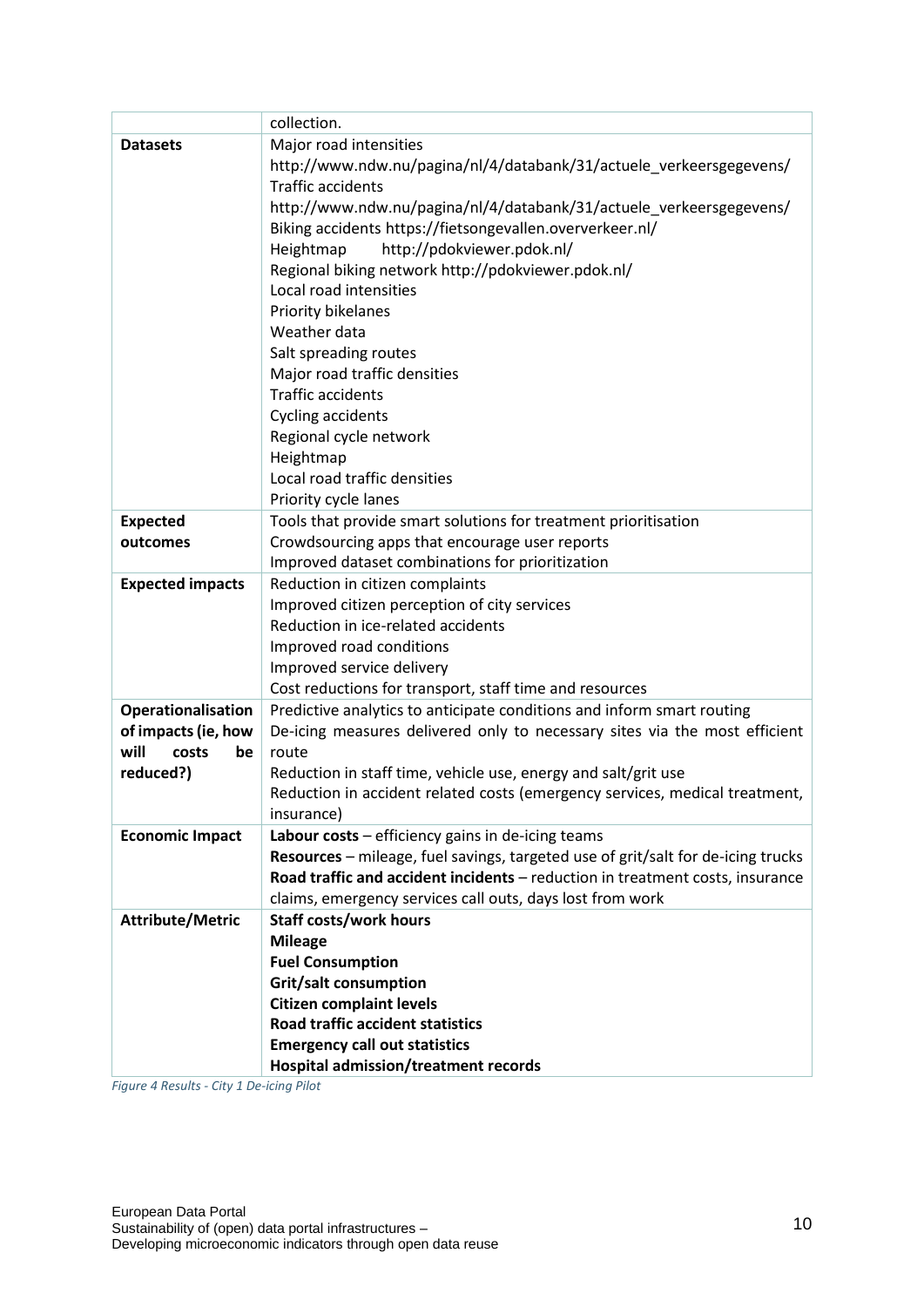| City 1 - Public Litter Bin Pilot   |                                                                                                                                                                                                                                                                                                                                                                                                                                                                                                                                                                                                                                                                                                                                                                    |  |
|------------------------------------|--------------------------------------------------------------------------------------------------------------------------------------------------------------------------------------------------------------------------------------------------------------------------------------------------------------------------------------------------------------------------------------------------------------------------------------------------------------------------------------------------------------------------------------------------------------------------------------------------------------------------------------------------------------------------------------------------------------------------------------------------------------------|--|
| <b>Definition</b><br>of<br>Project | Public litter bins, ashtrays and dog waste bins provide an important function in<br>keeping cities clean, hygienic and attractive. Unavailable or over-filled bins<br>mean that citizens are inconvenienced, and also encourages littering. This<br>particular aspect is highly visible to citizens, and is frequently a priority issue for<br>them. Consequently this is an area of investment for cities.                                                                                                                                                                                                                                                                                                                                                        |  |
|                                    | However, current collection timings are based on routine and experience. This<br>leads to wasted time and money as under-filled bins are collected, or over-<br>flowing bins where an event or other extra-ordinary occurrence has taken place.<br>Therefore, there is a requirement for a solution that enables customized and<br>optimised route scheduling, that allows city staff to decide when and where it is<br>necessary to intervene.                                                                                                                                                                                                                                                                                                                    |  |
| <b>Datasets</b>                    | Events calendar<br>Location of green spaces<br>Location of bodies of water<br>Street furniture<br>Yet to be opened<br>User reports<br>Inspection reports on public spaces<br>Garbage hotspots<br>Number of people in city by date                                                                                                                                                                                                                                                                                                                                                                                                                                                                                                                                  |  |
| <b>Expected</b><br>outcomes        | Develop tools that will help to optimize and reduce the tours required for the<br>maintenance of existing cleanliness facilities, including monitoring levels,<br>identifying litter spots (particular dog waste bags);<br>Provide a solution that helps survey which cleanliness facilities need a<br>maintenance in order to schedule collection operations and optimize daily tours.<br>Find an innovative way to raise awareness of citizens concerning street<br>cleanliness or incentivize them to use waste facilities.<br>Linked with the citizen reporting system<br>Ongoing determination of whether the public bins are correctly placed and if<br>there are a sufficient number<br>Replicability, interoperability and transferability of the solution |  |
| <b>Expected impacts</b>            | Better internal efficiency in the maintenance of cleanliness facilities<br>Reduction in time spent by the relevant department<br>Litter facilities are always functional and ready to use<br>Raised public awareness concerning the issue of street cleanliness                                                                                                                                                                                                                                                                                                                                                                                                                                                                                                    |  |
| Operationalisation                 | Labour/Productivity - remove need for visual checks of environment (city),                                                                                                                                                                                                                                                                                                                                                                                                                                                                                                                                                                                                                                                                                         |  |
| of impacts (ie, how                | smart routing, targeted work flows (contractor)                                                                                                                                                                                                                                                                                                                                                                                                                                                                                                                                                                                                                                                                                                                    |  |
| will<br>costs<br>be                | Resources - mileage, fuel savings                                                                                                                                                                                                                                                                                                                                                                                                                                                                                                                                                                                                                                                                                                                                  |  |
| reduced?)                          | Procurement - better data for contract negotiation for waste services                                                                                                                                                                                                                                                                                                                                                                                                                                                                                                                                                                                                                                                                                              |  |
| <b>Attribute/Metric</b>            | <b>Staff costs/work hours</b><br><b>Mileage</b><br><b>Fuel Consumption</b><br><b>Citizen complaints</b><br><b>Waste contract pricing</b>                                                                                                                                                                                                                                                                                                                                                                                                                                                                                                                                                                                                                           |  |

<span id="page-10-0"></span>*Figure 5 Results - City 1 Public Litter Bin Pilot*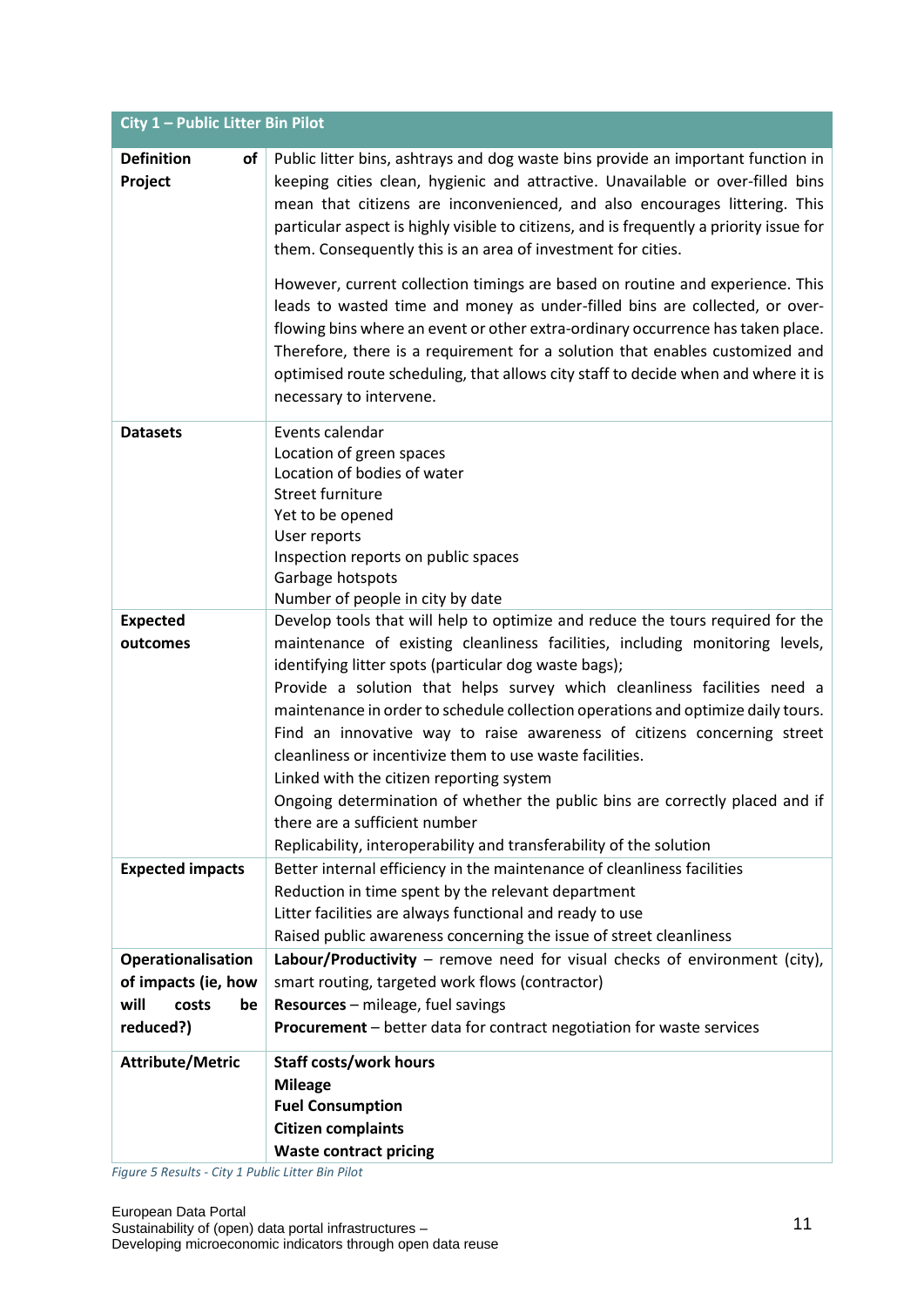# <span id="page-11-0"></span>5.2 City 2 and City 3 – Safer Cycling and Air Quality pilots

| City 2 and City 3 - Cycling Pilot |                                                                                                                                              |
|-----------------------------------|----------------------------------------------------------------------------------------------------------------------------------------------|
| <b>Definition</b><br>of           | The aim is to have more people biking in/to the city, with a strong focus on                                                                 |
| Project                           | children and their safety, particularly on journeys between home and school.                                                                 |
|                                   | The cities also want to encourage cycling for all in the cities: inhabitants,                                                                |
|                                   | schools, employees, workers, visitors and parents as well as children.                                                                       |
|                                   |                                                                                                                                              |
|                                   | Current issues that prevent the uptake of cycling in the cities include the fact                                                             |
|                                   | that people still perceive car transport as being faster and easier. Working                                                                 |
|                                   | parents in particular find their car the best solution when combining                                                                        |
|                                   | commuting with journeys to and from childcare and school, and the car is                                                                     |
|                                   | seen as the best option when shopping. Multi-modal switching is not always                                                                   |
|                                   | possible.                                                                                                                                    |
|                                   |                                                                                                                                              |
|                                   | The urban bicycle infrastructure is far from ideal, cities lack integrated                                                                   |
|                                   | information on the level of safety in specific (school) areas, and there is also                                                             |
|                                   | a difference between perceived safety and objective, infrastructural safety.                                                                 |
|                                   | Therefore, the aims are:                                                                                                                     |
|                                   | How to get more people biking in our city;                                                                                                   |
|                                   | Ways to make biking to school and work safe and convenient;                                                                                  |
|                                   | Data-driven methods for behaviour change and education;                                                                                      |
|                                   | Safe infrastructure (in school environment);                                                                                                 |
|                                   | Ways to get information about quality of roads and environment;                                                                              |
|                                   | Ways to improve traffic safety (with the focus on bicycles);                                                                                 |
|                                   | Safety gear that is attractive, popular and fun.                                                                                             |
| <b>Datasets</b>                   | City 3: Road Register: information on road infrastructure.                                                                                   |
|                                   | City 3: Intersection Register: information on road intersections.                                                                            |
|                                   | City 3: Roadworks that affect traffic.                                                                                                       |
|                                   | City 3: Traffic measures: information on the amount of motorised and non-                                                                    |
|                                   | motorised traffic on specific roads.                                                                                                         |
|                                   | City 3: Demographic measures.                                                                                                                |
|                                   | City 3: Geolocation of popular citizen city destinations.<br>City 3: Traffic accident information.                                           |
|                                   | City 2: Road infrastructure (street width, gradient, )                                                                                       |
|                                   | City 2: District borders                                                                                                                     |
|                                   | City 2: Location popular destinations                                                                                                        |
|                                   | City 2: Number of school-age children                                                                                                        |
|                                   | City 2: Bike paths                                                                                                                           |
|                                   | City 2: Cyclists by counting loops                                                                                                           |
|                                   | City 2: Location schools                                                                                                                     |
|                                   | City 2: Number of accident reporting (police)                                                                                                |
|                                   | City 2: Route2school (helps schools and municipalities by thoroughly analyze                                                                 |
|                                   | road safety on school routes and collect information about the travel                                                                        |
|                                   | behaviour of pupils)                                                                                                                         |
|                                   | City 2: Bike counts                                                                                                                          |
| <b>Expected</b>                   | Apps and services delivering:                                                                                                                |
| outcomes                          | New forms of hardware; (e.g. bike infrastructure in public domain)<br>Tools that persuade/help people access cycling for all purposes; (e.g. |
|                                   | gamification tools, apps, )                                                                                                                  |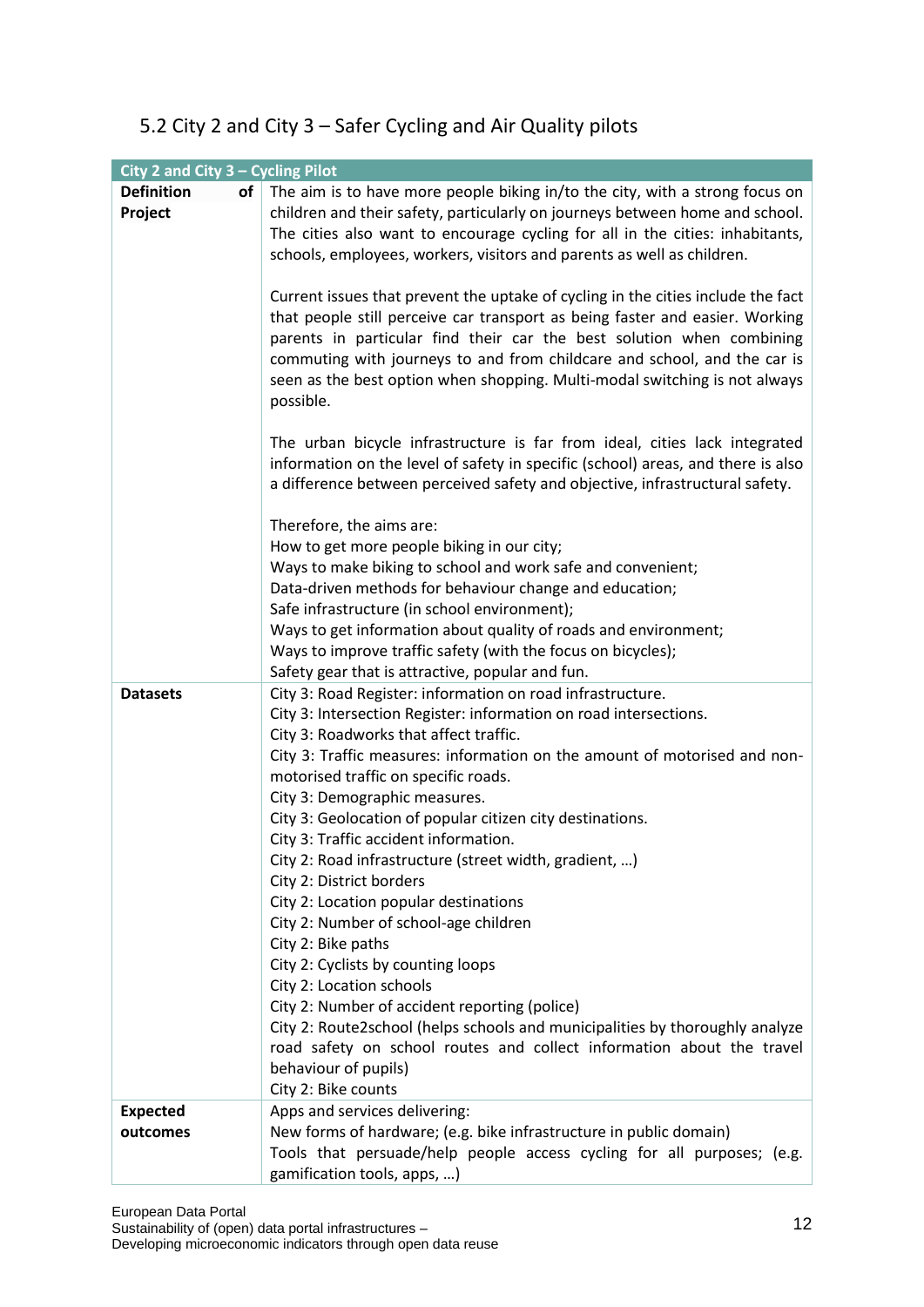|                         | Tools to assist cities screen/evaluate safety and traffic circumstances;<br>Smart tools, signage;<br>Smart route planners;<br>Tools to identify conflict areas and reduce conflicting priorities;<br>Enabling conditions (bike sheds, bike lanes etc);<br>Educational tools.                                                                                      |
|-------------------------|-------------------------------------------------------------------------------------------------------------------------------------------------------------------------------------------------------------------------------------------------------------------------------------------------------------------------------------------------------------------|
| <b>Expected impacts</b> | An increase in cycling in the relevant city, especially amongst the target<br>groups of school children;<br>Reduction in accidents especially on school journeys;<br>An increase in the perceived safety of cycling amongst citizens;<br>Fewer cars in city centres<br>An increase in the number of children who know how to cycle safely and<br>choose to cycle. |
| Operationalisation      | Road traffic and accident incidents - reduction in treatment costs, insurance                                                                                                                                                                                                                                                                                     |
| of impacts (ie, how     | claims, emergency services call outs, days lost from work/school                                                                                                                                                                                                                                                                                                  |
|                         |                                                                                                                                                                                                                                                                                                                                                                   |
| will<br>costs<br>be     | Health and wellbeing – increased activity levels, reduction in poor air quality                                                                                                                                                                                                                                                                                   |
| reduced?)               | impacts on range of health indicators e.g. respiratory disease, asthma, cardio-                                                                                                                                                                                                                                                                                   |
|                         | vascular disease, childhood obesity                                                                                                                                                                                                                                                                                                                               |
|                         | Traffic congestion - better traffic flow for city, reduction in pollutants                                                                                                                                                                                                                                                                                        |
| <b>Attribute/Metric</b> | <b>Road traffic accident statistics</b>                                                                                                                                                                                                                                                                                                                           |
|                         | <b>Traffic flow/congestion measures</b>                                                                                                                                                                                                                                                                                                                           |
|                         | <b>Emergency call out statistics</b>                                                                                                                                                                                                                                                                                                                              |
|                         | <b>Hospital admission/treatment records</b>                                                                                                                                                                                                                                                                                                                       |
|                         | <b>Health statistics</b>                                                                                                                                                                                                                                                                                                                                          |
|                         | Cycling app statistics (journey length, route, frequency)                                                                                                                                                                                                                                                                                                         |

<span id="page-12-0"></span>*Figure 6 Results – City 2 and City 3 Cycling Pilot*

| City 2 and City 3 - Air Quality Pilot |    |                                                                                                                                                                                                                                                                                                                                                                                                          |
|---------------------------------------|----|----------------------------------------------------------------------------------------------------------------------------------------------------------------------------------------------------------------------------------------------------------------------------------------------------------------------------------------------------------------------------------------------------------|
| <b>Definition</b><br>Project          | of | Air quality has a serious impact many aspects of city life. These include the<br>health of citizens, who may suffer lung problems or heart disease and the                                                                                                                                                                                                                                               |
|                                       |    | environment, where poor air quality may cause smog and acid rain. The                                                                                                                                                                                                                                                                                                                                    |
|                                       |    | challenge is even stronger in highly urbanised regions in the area and historic<br>city centres face their own particular issues regarding narrow 'canyonised'                                                                                                                                                                                                                                           |
|                                       |    | streets and the degradation of historic buildings.                                                                                                                                                                                                                                                                                                                                                       |
|                                       |    | Currently, it is difficult for cities to have an integrated evidence-based view<br>on air quality and link these to specific circumstances. These may be general,<br>such as time, weather, traffic and events, or particular to the built<br>environment issues such as specific building materials or street layout, where<br>pollutants become trapped by air recirculation between narrow buildings. |
|                                       |    | Once these are identified, how can local authorities have an impact on these                                                                                                                                                                                                                                                                                                                             |
|                                       |    | to improve the air-quality for citizens?                                                                                                                                                                                                                                                                                                                                                                 |
| <b>Datasets</b>                       |    | City 3: Road Register: information on road infrastructure.                                                                                                                                                                                                                                                                                                                                               |
|                                       |    | City 3: Intersection Register: information on road intersections.                                                                                                                                                                                                                                                                                                                                        |
|                                       |    | City 3: Traffic measures: information on the amount of motorised and non-<br>motorised traffic on specific roads.                                                                                                                                                                                                                                                                                        |
|                                       |    | City 3: Particle measures: information from a mobile installation.                                                                                                                                                                                                                                                                                                                                       |
|                                       |    | City 3: Particle measures: information from a fixed installation.                                                                                                                                                                                                                                                                                                                                        |
|                                       |    | City 3: Demographic measures.                                                                                                                                                                                                                                                                                                                                                                            |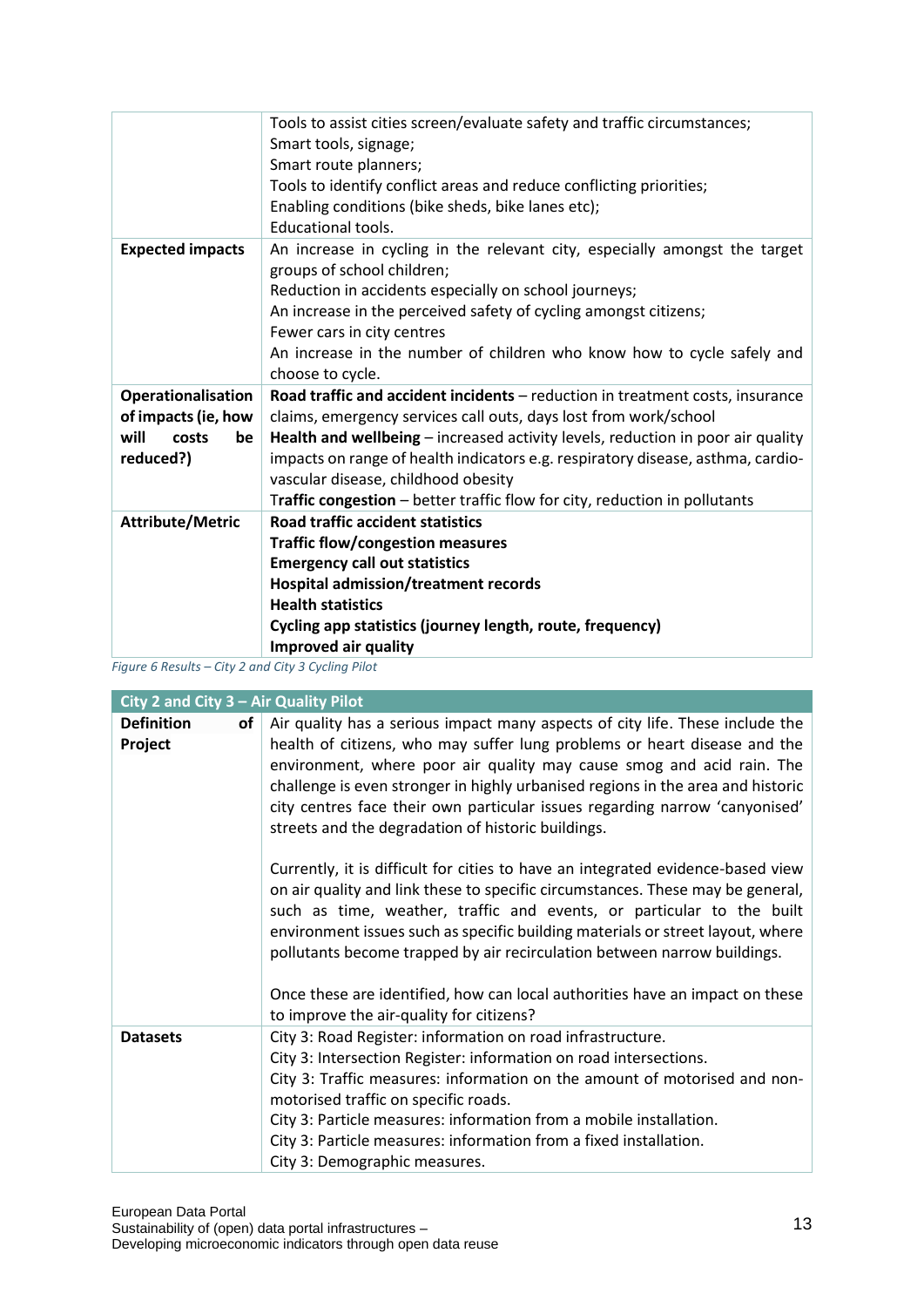|                                  | City 3: VMM, Flemish environmental society<br>City 2: Road infrastructure (street width, gradient, )<br>City 2: Public infrastructure inventory<br>City 2: VITO MeetMeeCity2 (independent Flemish research organisation in<br>the area of cleantech and sustainable development)<br>City 2: District borders<br>City 2: Location of forests<br>City 2: Curieuze neuzen (big citizen scientific research on air quality,<br>specifically NO2)<br>City 2: Pollutant Release and Transfer Register (PRTR reporting)                                                                                                                                  |
|----------------------------------|---------------------------------------------------------------------------------------------------------------------------------------------------------------------------------------------------------------------------------------------------------------------------------------------------------------------------------------------------------------------------------------------------------------------------------------------------------------------------------------------------------------------------------------------------------------------------------------------------------------------------------------------------|
| <b>Expected</b><br>outcomes      | Integration of air-quality measures, e.g.<br>temporal measures, real-time measures, other open data sources;<br>different measure like NOx, particle measures;<br>from different organisations, suppliers or sensors.<br>Scenario tool for air-quality improvement<br>Gauging the impact of specific measures;<br>What-if scenarios.<br>Real-life feedback integration<br>Closing the loop between using the scenario tool, executing the advised<br>scenario in practice, and measuring the eventual impact on air-quality;<br>Urban planning tool<br>Where to locate specific sites (schools, factories) to minimise the air-quality<br>impact. |
| <b>Expected impacts</b>          | Root causes for air-quality degradation have been identified;<br>Remedial actions have been identified and have been shown to work;<br>In the long run, air quality measures are reduced below World Health<br>Organisation limits on a daily basis.                                                                                                                                                                                                                                                                                                                                                                                              |
| Operationalisation               | Policy and intervention - identification of effective pollution abatement                                                                                                                                                                                                                                                                                                                                                                                                                                                                                                                                                                         |
| of impacts (ie, how              | measures                                                                                                                                                                                                                                                                                                                                                                                                                                                                                                                                                                                                                                          |
| will<br>costs<br>be<br>reduced?) | Health and wellbeing - reduction in poor air quality impacts on range of<br>health indicators e.g. respiratory disease, asthma, cardio-vascular disease                                                                                                                                                                                                                                                                                                                                                                                                                                                                                           |
| <b>Attribute/Metric</b>          | <b>Traffic flow/congestion measures</b>                                                                                                                                                                                                                                                                                                                                                                                                                                                                                                                                                                                                           |
|                                  | <b>Emergency call out statistics</b>                                                                                                                                                                                                                                                                                                                                                                                                                                                                                                                                                                                                              |
|                                  | Hospital admission/treatment records                                                                                                                                                                                                                                                                                                                                                                                                                                                                                                                                                                                                              |
|                                  | <b>Health statistics</b>                                                                                                                                                                                                                                                                                                                                                                                                                                                                                                                                                                                                                          |

<span id="page-13-1"></span>*Figure 7 Results – City 1 and City 2 Air Quality Pilot*

# <span id="page-13-0"></span>5.3 City 4 – Green Space Watering pilot

| City 4 - Green Space Watering Pilot |                                                                                                                                                                                                                                                                                                                                                                                                                                                                                                                                                        |  |  |
|-------------------------------------|--------------------------------------------------------------------------------------------------------------------------------------------------------------------------------------------------------------------------------------------------------------------------------------------------------------------------------------------------------------------------------------------------------------------------------------------------------------------------------------------------------------------------------------------------------|--|--|
| <b>Definition</b><br>of             | The digital roadmap of City 4 retains as a top priority the development of                                                                                                                                                                                                                                                                                                                                                                                                                                                                             |  |  |
| Project                             | sustainable cities by acting on two levers: optimization of energy<br>consumption and improvement of the (internal) efficiency of public service.<br>City 4 has a focus on encouraging the development of autonomous solutions<br>in public services. In this framework, the city wants to deploy an intelligent<br>system in green spaces that can control watering in order to optimize water<br>consumption and make the system completely autonomous. The main<br>difficulties lie in the ability to develop an autonomous solution to control the |  |  |
|                                     | triggering and stopping of watering heads and to produce this solution at a<br>reasonable cost for a middle-sized city. In particular, the lack of data on the                                                                                                                                                                                                                                                                                                                                                                                         |  |  |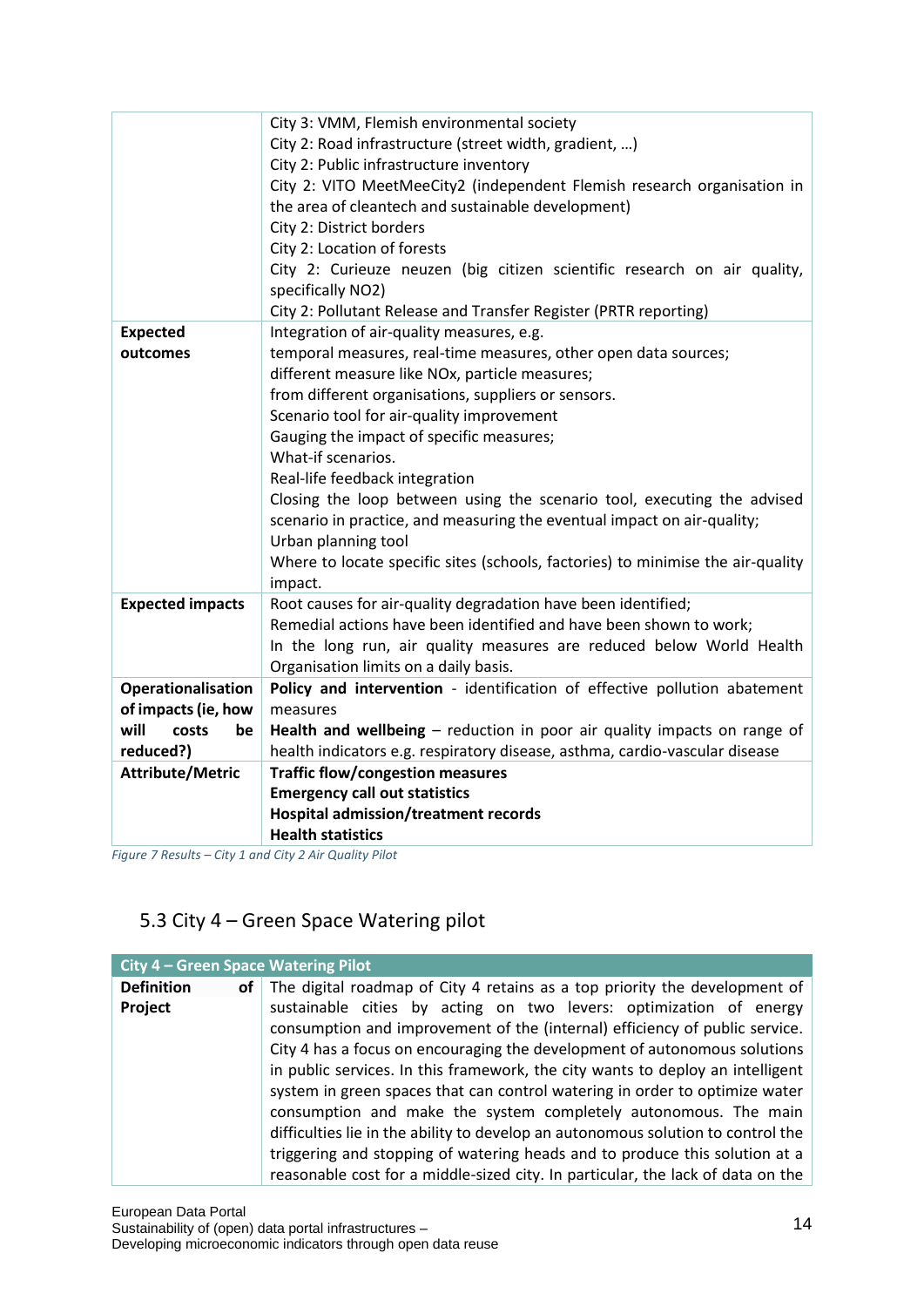|                         | prevailing conditions in green spaces limits the capability of the city to         |
|-------------------------|------------------------------------------------------------------------------------|
|                         | optimize water consumption and realize energy savings. Currently, the only         |
|                         | data used to monitor watering heads is a day-night cycle. Further, municipal       |
|                         | staff have an increased workload since the introduction of a new national          |
|                         | legislation that forbids the use of chemical products to manage green spaces.      |
|                         | Therefore, this is also question of internal efficiency in order to limit the time |
|                         | of the city's staff on the field with the support of a full autonomous system.     |
|                         | City 4 has already explored some existing solutions on the market, but they        |
|                         | are not aimed at the medium-sized city market.                                     |
| <b>Datasets</b>         | Events calendar related to occupation of public green spaces;                      |
|                         | Location of green spaces;                                                          |
|                         | Weather datasets from weather station owned by of the local government or          |
|                         | from collaborative weather network if needed to gather forecast weather;           |
|                         | Prevailing environmental conditions of public green spaces through sensors         |
|                         | (air humidity; ground humidity)                                                    |
| <b>Expected</b>         | Optimise water consumption in green spaces by using or / and combining             |
| outcomes                | different parameters: weather data and forecast; water needs in function of        |
|                         | green space's profile / typology;                                                  |
|                         | Monitoring tools for city staff such as a dashboard that gives an overview of      |
|                         | historical and present conditions of green spaces;                                 |
|                         | Solutions linked with local weather stations;                                      |
|                         | Remote and autonomous controls for watering systems.                               |
| <b>Expected impacts</b> | Energy savings by optimizing water consumption                                     |
|                         | Reduction in water and labour costs                                                |
|                         | Replicability, interoperability and transferability of the solution                |
| Operationalisation      | Resources - mileage, fuel savings, targeted use of water                           |
| of impacts (ie, how     | Labour - reduction in visual checks, site team visits, running watering systems    |
| will<br>costs<br>be     | Productivity - automated work flow                                                 |
| reduced?)               | Monitor service delivery - set targets                                             |
| <b>Attribute/Metric</b> | <b>Staff costs/work hours</b>                                                      |
|                         | <b>Mileage</b>                                                                     |
|                         | <b>Fuel Consumption</b>                                                            |
|                         | <b>Water consumption</b>                                                           |

<span id="page-14-1"></span><span id="page-14-0"></span>*Figure 8 Results – City 4 Green space Watering Pilot*

# 5.4 Summary of Applicable Metrics

Figure 10 below summarises the evaluation metrics suggested by participants to track and evidence the impact of the pilot projects in the cities.

| <b>Economic</b><br>impact | <b>Description</b>                                                             | <b>City activity</b>                                                      | <b>Metric</b>             | <b>Data</b><br>source to be<br>used  |
|---------------------------|--------------------------------------------------------------------------------|---------------------------------------------------------------------------|---------------------------|--------------------------------------|
| Labour                    | Reduction<br>in<br>City staff time<br>spent<br>on.<br>monitoring<br>activities | $C1 -$ visual checks for<br>waste<br>monitoring green<br>$C4 -$<br>spaces | Staff costs/work<br>hours | City workforce data                  |
| Labour<br>Productivity    | Increased<br>in<br>efficiency<br>routing                                       | $C1$ – waste contractor<br>$C1 -$ de-icing teams                          | Staff costs/work<br>hours | Waste<br>management<br>contract data |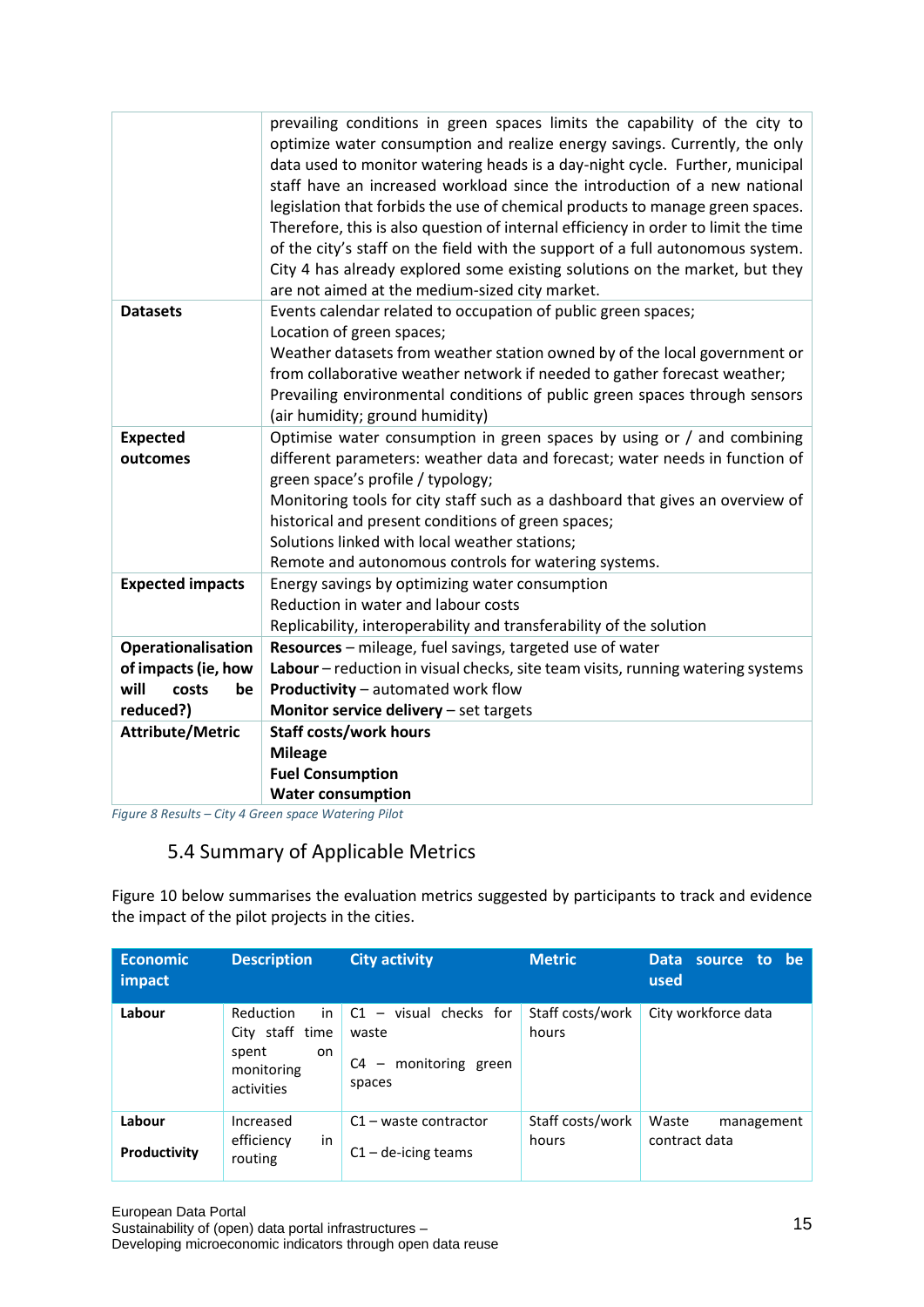|                                   |                                                                       |                                                                                                    |                                                                                                                                                | City workforce data                                                                                                                                                                                                                                                                |
|-----------------------------------|-----------------------------------------------------------------------|----------------------------------------------------------------------------------------------------|------------------------------------------------------------------------------------------------------------------------------------------------|------------------------------------------------------------------------------------------------------------------------------------------------------------------------------------------------------------------------------------------------------------------------------------|
| Labour<br>Productivity            | Automated<br>work process                                             | $C4 - watering$                                                                                    | Staff costs/work<br>hours                                                                                                                      | Workforce data - will<br>compare pilot site with<br>comparable<br>managed<br>without sensors                                                                                                                                                                                       |
| <b>Resources</b>                  | Transport<br>reduction<br>in<br>trips for staff                       | $C1 -$ visual checks<br>$C1$ – refuse trucks<br>$C4 - watering team$                               | Mileage<br>Fuel<br>consumption                                                                                                                 | Vehicle/plant records                                                                                                                                                                                                                                                              |
| <b>Resources</b>                  | Water                                                                 | C4 - rationalise water use                                                                         | Water volume                                                                                                                                   | Water meter data                                                                                                                                                                                                                                                                   |
| traffic<br>Road<br>accidents      | Reduction<br>in<br>costs<br>to<br>emergency<br>services,<br>hospitals | C3 and C2 $-$ safe cycling<br>$C1$ – effective de-icing                                            | <b>RTA statistics</b>                                                                                                                          | <b>Traffic</b><br>Road<br>Local<br><b>Accident Statistics</b><br>Treatment<br>for<br>costs<br><b>RTAs</b><br>Emergency services call<br>out costs                                                                                                                                  |
| Congestion                        | Reduction<br>in<br>school<br>run<br>journeys by car                   | C3 and C2 $-$ safe cycling                                                                         | Transport type<br>Journey type<br>Congestion<br>levels                                                                                         | schools<br>Annual<br>transport survey<br>data<br>App<br>tracking<br>journeys<br>Road traffic reports                                                                                                                                                                               |
| <b>Health</b><br>and<br>Wellbeing | Increased<br>activity levels                                          | C3 and C2 $-$ safe cycling                                                                         | No. of children<br>cycling to school<br>Distance/mins<br>of<br>exercise<br>(ap <sub>p</sub> )                                                  | Users activity on app<br>(e.g. mins activity per<br>day, distance travelled,<br>transport type)<br>School<br>Transport<br>Surveys<br>Health outcomes - local<br>data e.g. obesity<br>Health<br>of<br>impacts<br>exercise - can infer cost<br>medical<br>savings<br>in<br>treatment |
| <b>Health</b><br>and<br>Wellbeing | Reduction<br>in<br>exposure<br>to<br>poor air quality                 | C3 and C2 $-$ healthier<br>cycling routes<br>Air quality monitoring -<br>open AQ data for citizens | Health<br>Local<br>Wellbeing<br>and<br>outcomes<br>tracking<br>Route<br>(ap <sub>p</sub> )<br>Air quality<br>Working hours<br>lost to sickness | Health statistics $-$ e.g.<br>Respiratory<br>disease,<br>asthma, cardio-vascular<br>disease,<br>children's<br>fitness/obesity<br>Distance cycled (activity<br>levels) (app) combined<br>with Air quality data to<br>infer<br>exposure<br>to<br>pollutants                          |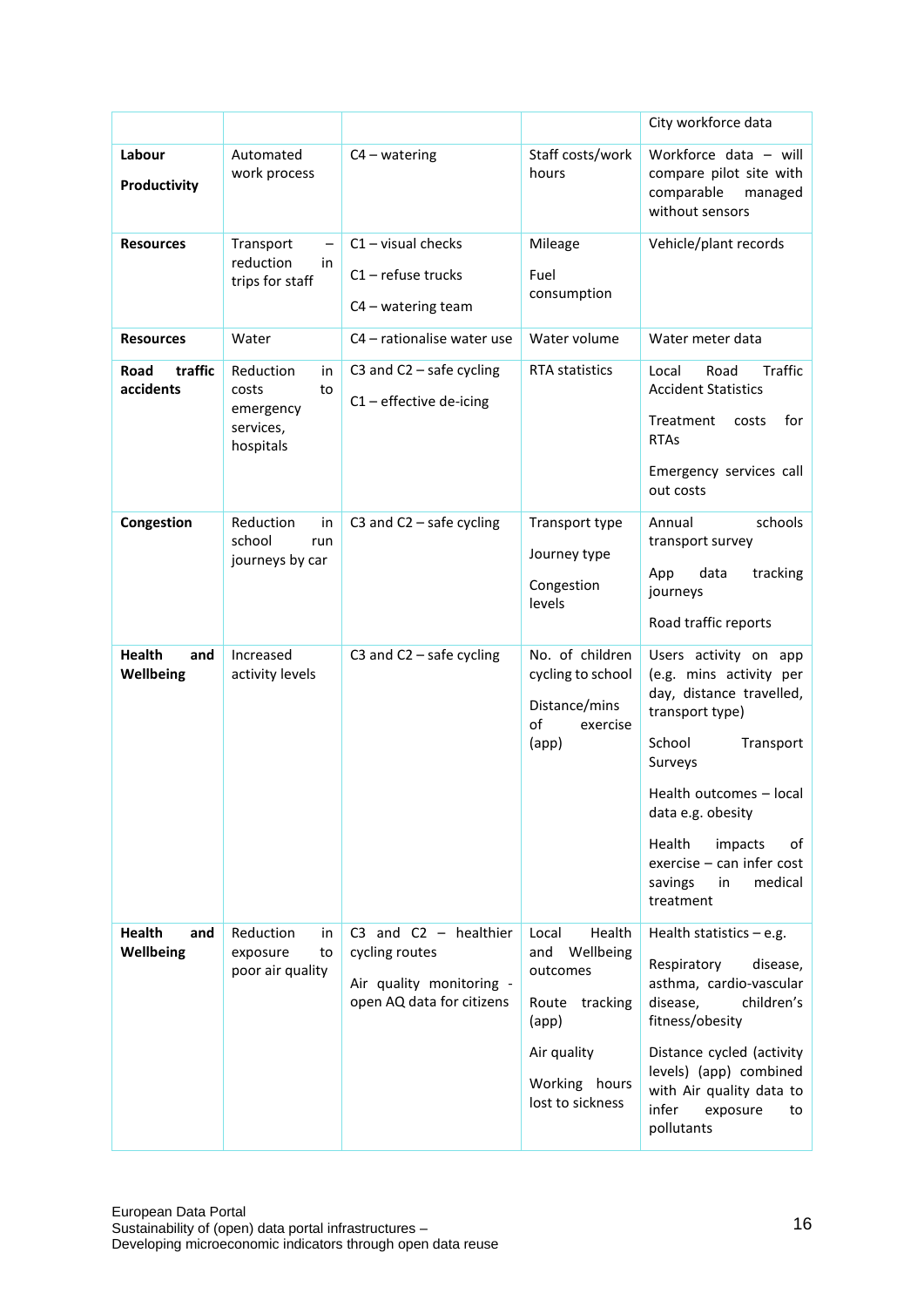|                                             |                                                                         |                                          |                                                                                       | Can infer cost saving in<br>health care/reduction of<br>lost hours at work                                                                                                                   |
|---------------------------------------------|-------------------------------------------------------------------------|------------------------------------------|---------------------------------------------------------------------------------------|----------------------------------------------------------------------------------------------------------------------------------------------------------------------------------------------|
| Procurement                                 | insight<br>Data<br>used<br>to<br>negotiate<br>contracts                 | $C1$ – waste contractor                  | Waste contract<br>pricing<br>No/type<br>of<br>citizen reports                         | Insights<br>from<br>smart<br>waste bins to measure<br>cleanliness<br>and<br>collection process used<br>leverage<br>contract<br>to<br>renewal negotiations<br>Citizen<br>reporting/complaints |
| <b>Contract</b><br>management               | Data<br>insight<br>used to check<br>fulfilment<br>of<br>contract duties | $C1$ – waste contractor                  | Street<br>hygiene<br>levels<br>No/type<br>of<br>citizen reports                       | from<br>Insights<br>smart<br>bins<br>waste<br>for<br>cleanliness<br>and<br>collection process used<br>monitor<br>contract<br>to<br>outputs and costs<br>Citizen<br>report/complaints         |
| <b>Monitoring</b><br>service<br>delivery    | insights<br>Data<br>used to improve<br>service delivery                 | $C1 -$ de-icing<br>C4-automated watering | Improved<br>quality of green<br>spaces<br>No. of citizen<br>complaints (ice)          | Management reporting<br>data<br>City records of citizen<br>complaints/feedback                                                                                                               |
| Internal data<br>management -<br>efficiency | Using open data<br>as catalyst for<br>improving data<br>processes       | All                                      | No. of data sets<br>opened<br>Data quality<br>Data collection/<br>update<br>frequency | Portal analytics<br>Portal user feedback                                                                                                                                                     |
| Compliance                                  | Open by default<br>legislation                                          | All                                      | No. of data sets<br>opened                                                            | Portal analytics                                                                                                                                                                             |

<span id="page-16-2"></span><span id="page-16-0"></span>*Figure 9 Summary of Metrics and Measurement for Cities*

## 6. Discussion

#### <span id="page-16-1"></span>6.1 Transferable Metrics

The evidence gathered from the City case studies presented in Figure 11 below, extracts generalizable metrics categorised according to the accessibility project owners and developers have to the data for measurement – **operations data** (in-house), **related public services data** (held by other public services) and **private sector data** (financial and business data).

The operations data is held in-house by the cities as it is derived from their own management and financial records. This data is readily applicable across organisations and domains as it is routinely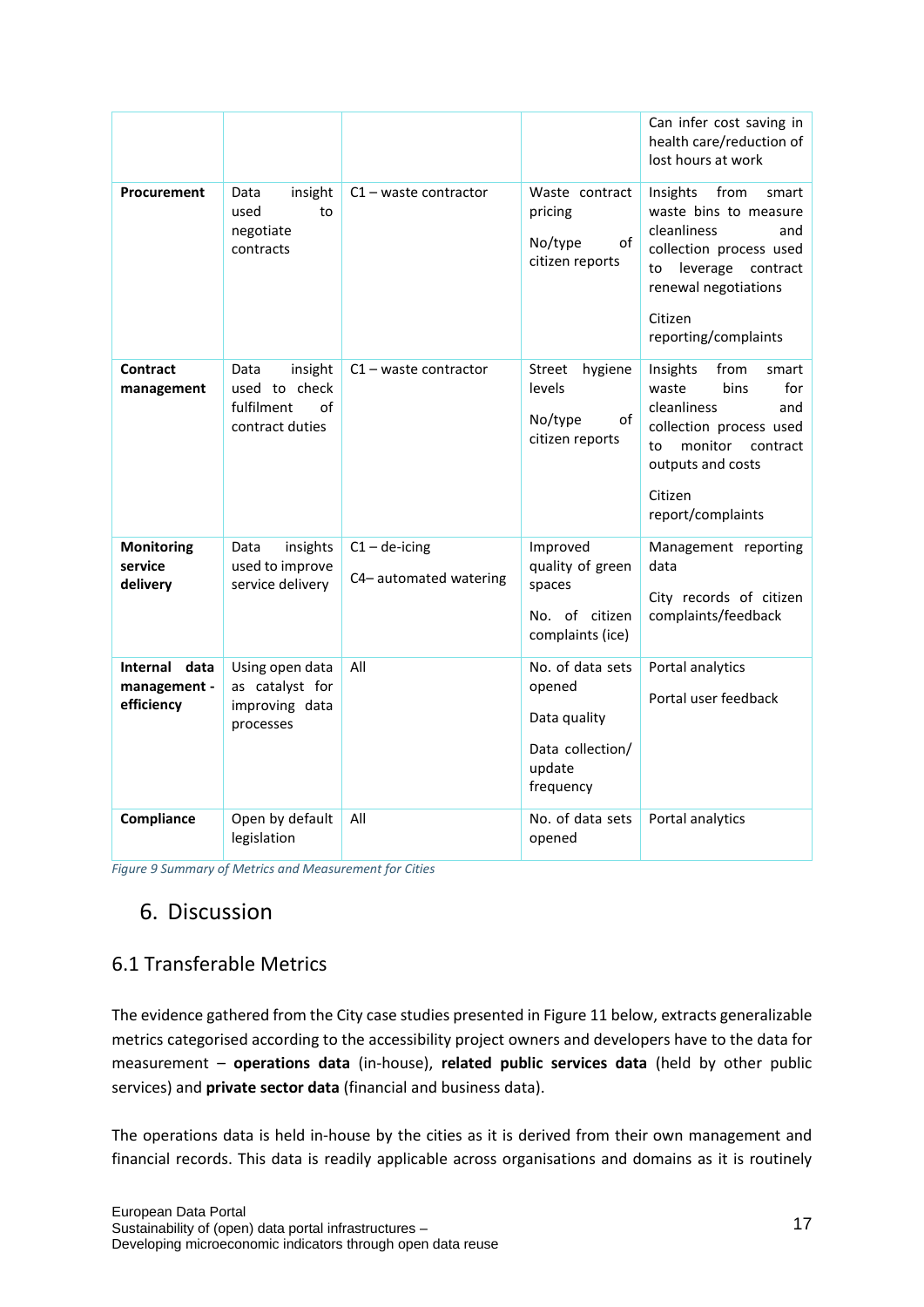collected for the purposes of financial and budget reporting, and for monitoring and delivering services. Of course, criteria like reliability are dependent on the robustness of an organisations own data collection and management processes. Surfacing this data via a dashboard would have a range of benefits internally for the organisation, and allow analysis and visualisation of data for a variety of purposes, including specific project evaluations. Aggregated data could also be surfaced for a citizenfacing dashboard to enable transparency in budgets and spending, and business intelligence insights.

Drawing on related public services data presents more of a resource challenge for evaluation purposes as it requires more time, effort and what could be complex interpretation and analysis of data sources, and building models for inferring impacts of open data reuse projects. This is a barrier to a data owner engaging in more complex project evaluation due to restrictions on resource.

City governments themselves are unlikely to engage in local assessments of the data market place and SMEs, but this kind of analysis is of interest at a regional and national level, with countries such as Spain having business associations like ASEDIE, the Spanish Multisectorial Information Association. They conduct longitudinal analyses of the information and data market, and the outputs of trade and governmental economic assessments can be useful to local assessments of the impact of open data in a local market place.

| Economic<br>Impact                  | <b>Attribute/Metric</b>                                   | <b>Project Evaluation</b><br>Did the data-driven solution work? How can we tell? |                                                         |
|-------------------------------------|-----------------------------------------------------------|----------------------------------------------------------------------------------|---------------------------------------------------------|
|                                     | <b>Operations Data - collected in-house by government</b> |                                                                                  |                                                         |
| Labour costs/                       | <b>Wage costs</b>                                         | 1.                                                                               | Management data from service delivery teams to track    |
| productivity                        | No. of hours worked                                       |                                                                                  | impact on staff hours                                   |
|                                     |                                                           | 2.                                                                               | Workflow efficiencies (e.g. smart routing)              |
| <b>Service</b>                      | Service level outcomes                                    | 1.                                                                               | Management reporting data                               |
| delivery                            | Service delivery costs                                    | 2.                                                                               | $I$ oT data – e.g. smart bins                           |
|                                     |                                                           | 3.                                                                               | Citizen complaint levels - data gathered from citizen   |
|                                     |                                                           |                                                                                  | app, website, email and telephone to City re: services  |
|                                     |                                                           | 4.                                                                               | Citizen reporting - data gathered from citizen feedback |
|                                     |                                                           |                                                                                  | app, civic website, email and telephone re: conditions  |
|                                     |                                                           |                                                                                  | (e.g. weather, road conditions, cleanliness)            |
| <b>Resources</b>                    | <b>Mileage</b>                                            | 1.                                                                               | Management data from service delivery teams to track    |
|                                     | <b>Fuel Consumption</b>                                   |                                                                                  | impact on vehicle use (mileage, hours of running,       |
|                                     | Grit/salt consumption                                     |                                                                                  | repairs)                                                |
|                                     | <b>Water consumption</b>                                  | 2.                                                                               | Purchase records - fuel, salt, grit                     |
|                                     |                                                           | 3.                                                                               | Water meter readings                                    |
| Procurement                         | <b>Contract pricing</b>                                   | 1.                                                                               | Management data – service levels and costs              |
| <b>Traffic</b>                      | <b>Traffic monitoring</b>                                 | 1.                                                                               | CCTV and traffic light data                             |
| congestion                          | Journey times                                             | 2.                                                                               | Travel app data                                         |
|                                     |                                                           | 3.                                                                               | Citizen reporting                                       |
| <b>Related Public Services Data</b> |                                                           |                                                                                  |                                                         |
| Road<br>traffic                     | <b>Frequency of accidents</b>                             | 1.                                                                               | Road traffic accidents statistics                       |
| accidents                           | <b>Emergency call outs</b>                                | 2.                                                                               | Emergency services records                              |
|                                     | <b>Injury statistics</b>                                  | 3.                                                                               | Hospital admissions/treatment records                   |
|                                     |                                                           | 4.                                                                               | Insurance claims                                        |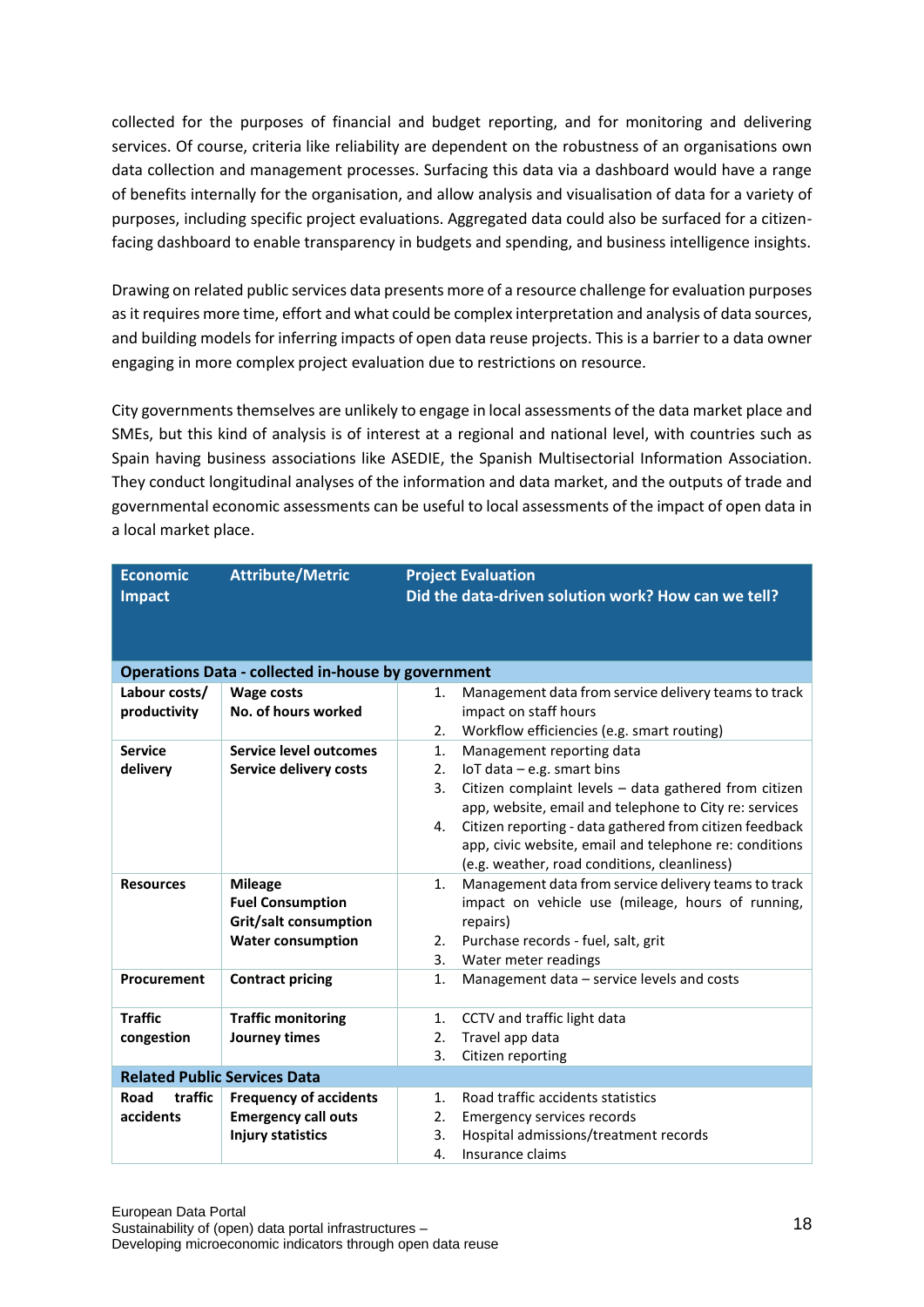| <b>Health</b>                 | <b>Health statistics</b><br>Air quality<br><b>Exercise levels</b>                                                                                              | Hospital admission/medical treatment records for<br>1.<br>respiratory disease, asthma, cardio-vascular disease,<br>children's fitness/obesity<br>2. Air quality monitoring data from national data<br>collection and local monitoring<br>Travel app statistics (journey length, route, frequency)<br>3. |
|-------------------------------|----------------------------------------------------------------------------------------------------------------------------------------------------------------|---------------------------------------------------------------------------------------------------------------------------------------------------------------------------------------------------------------------------------------------------------------------------------------------------------|
| <b>Private Sector Data</b>    |                                                                                                                                                                |                                                                                                                                                                                                                                                                                                         |
| Data services<br>market place | SME no.<br><b>SME</b> turnover<br><b>SME</b> profit/loss<br><b>SME sustainability</b><br><b>SME</b> employment<br><b>Data Products</b><br><b>Data Services</b> | Industry surveys (data services sector)<br>1.<br>Financial reporting data<br>2.<br>3.<br>Investment data<br>Sector employment figures<br>4.<br>Market survey data (products and services)<br>5.                                                                                                         |

<span id="page-18-1"></span>*Figure 10 Transferable metrics for measuring impact*

#### <span id="page-18-0"></span>6.2 Open Data Re-use Impacts

Populating and managing open data portals at the municipal level presents challenges to Cities, as do implementing innovative data-driven projects. Core challenges are those of their own internal data management processes, which are often scattered and siloed across different departments, with little if no interoperability between systems collecting or storing data. Open data projects encourage crossdepartmental working, as reported by the cities in our case studies, and open data encourages the breaking down of siloes within local government. This enables more holistic and innovative solutions to be initiated to solve the 'wicked problems' cities face. Open data also supports the data services and products market place, as noted by our SME respondents, who are able to provide exciting new products and services, alongside building their businesses and employee numbers. National level data is equally valuable (if not more, in some cases) for this purpose.



<span id="page-18-2"></span>*Figure 11 Relationship of elements in open data value chain*

Innovation in services in one city presents the opportunity for replication by other cities, for example when the small Italian city of Merano was able to create a transport app based on the use of open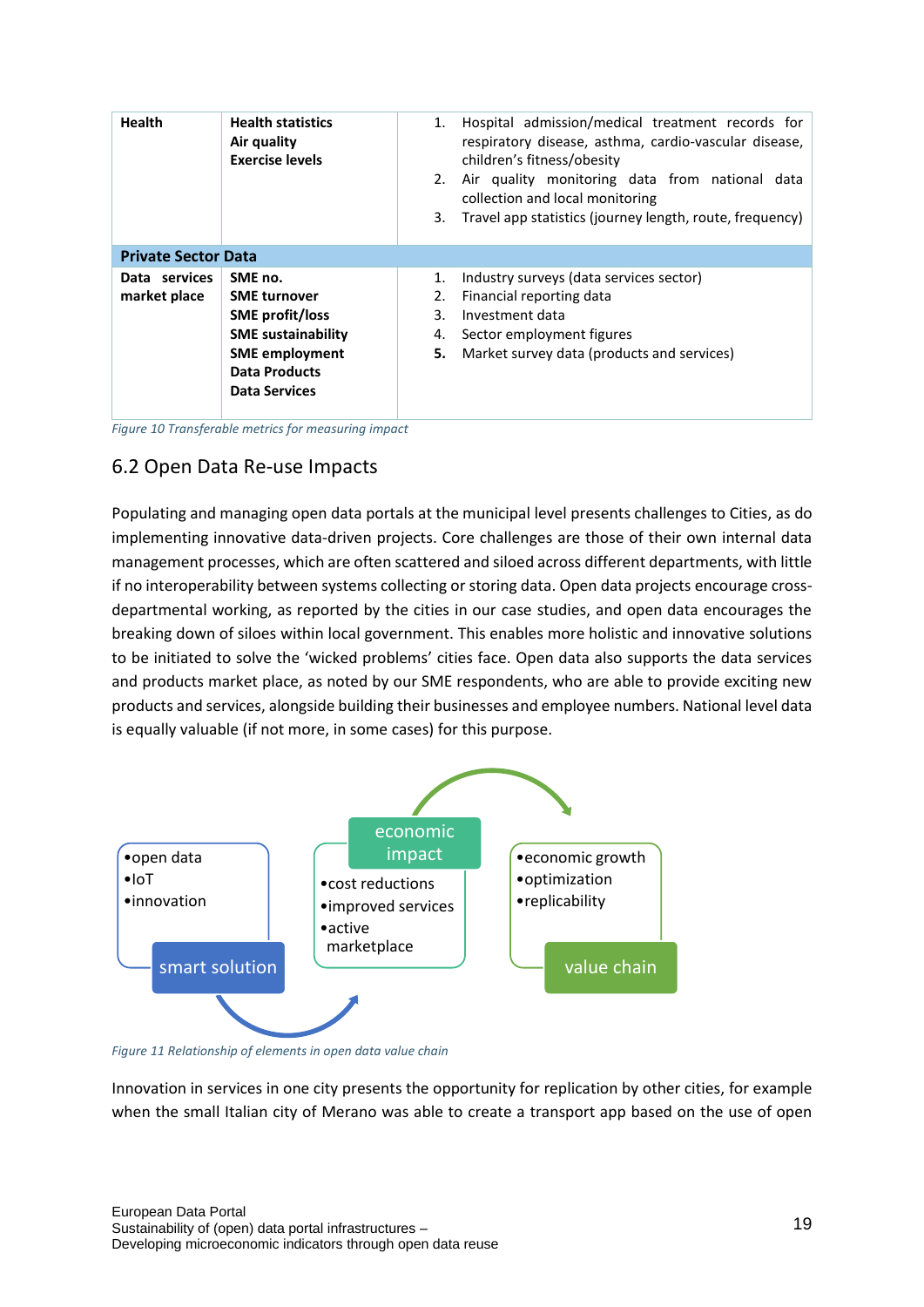data in such an app in the much larger city of Helsinki<sup>9</sup>; this reduces the costs (and time to market) of innovation in the longer term. Evidence can be provided for the value chain illustrated in Figure 12 above, by ensuring that appropriate metrics and evaluation techniques are considered for open data project, and that these are made part of the project planning at the outset of projects to enable impacts to be assessed. These serve the interests of the procurers of these products and services (cities), and the service providers and product developers who utilise these to provide evidence to new customers of their effectiveness. The wider impact this has on the economy and the improvement in public services and data insights can then support further developments and investment. Finally, establishing business cases and a clear value chain to impact is key to convincing private companies of the benefits of sharing their data (whether openly or in a more closed fashion) with cities<sup>10</sup>, and the above methodology is of use to national, regional and municipal authorities who wish to facilitate this.

#### <span id="page-19-0"></span>7. Recommendations

There are 4 key recommendations for use of this method:

- The Impact>Attribute>Evaluation method can be applied to any public sector and/or smart city open data project, large or small;
- This is not a final list of indicators and metrics. By applying this method to other data re-use projects the list of possible indicators can be extended;
- New metrics and indicators should be published and shared, to create the opportunity for replication by other portals;
- Building the assessment of these metrics into the original project plan reduces the cost of collecting them.

 $9$  Digitransit & bus.meran.eu

<sup>10</sup> Ryan and Gregory, 2019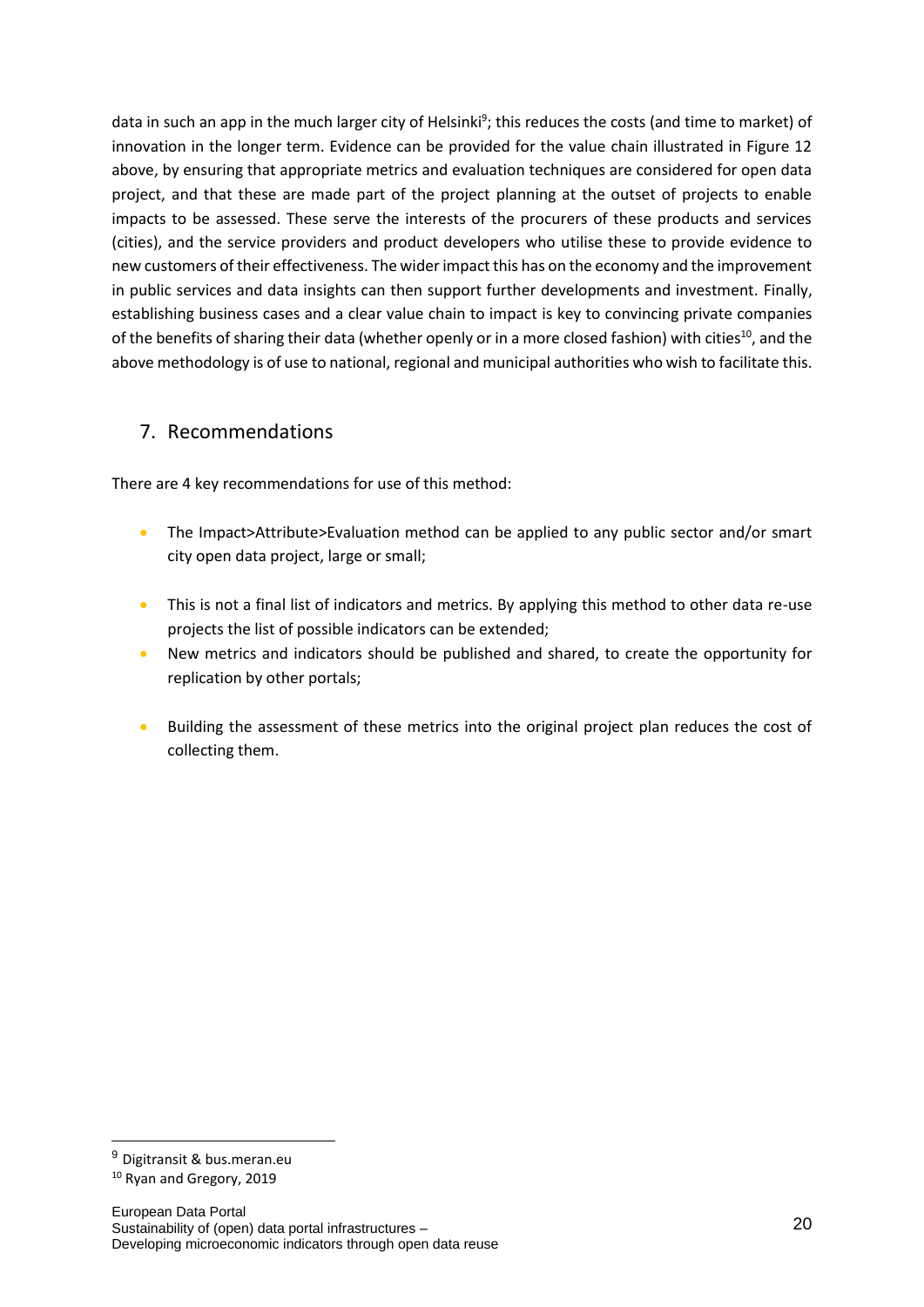#### <span id="page-20-0"></span>8. References

ASEDIE (2018) 'Vi Infomediary sector Report | datos.gob.es'. Available at: https://datos.gob.es/en/noticia/vi-infomediary-sector-report-asedie.

Attard, J., Orlandi, F. and Auer, S. (2016) 'Value Creation on Open Government Data', in *2016 49th Hawaii International Conference on System Sciences (HICSS)*. *2016 49th Hawaii International Conference on System Sciences (HICSS)*, Koloa, HI: IEEE, pp. 2605–2614. doi: 10.1109/HICSS.2016.326.

European Data Portal (2018a) *Creating Value through Open Data*, *European Data Portal*. Available at: /en/highlights/creating-value-through-open-data (Accessed: 27 February 2019).

European Data Portal (2018b) *Open Data Maturity in Europe 2018*, *European Data Portal*. Available at: /en/news/open-data-maturity-europe-2018 (Accessed: 4 March 2019).

Innovate UK (2018) *Evaluation framework*, *GOV.UK*. Available at: https://www.gov.uk/government/publications/evaluation-framework (Accessed: 14 March 2019).

Koski, H. (2015) 'The impact of open data – a preliminary study'. *The Research Institute of the Finnish Economy*. Available at: https://www.w3.org/2013/sharepsi/wiki/images/6/67/Impact of Open Data in the Public Sector Koski 2015.pdf (Accessed: 27 January 2019).

Lämmerhirt, D. and Brandusescu, A. (2019) *Issues in Open Data - Measurement*. Available at: https://www.stateofopendata.od4d.net/chapters/issues/measurement.html (Accessed: 11 June 2019).

OECD (2018) *OECD Digital Government Studies Open Government Data Report Enhancing Policy Maturity for Sustainable Impact: Enhancing Policy Maturity for Sustainable Impact*. OECD Publishing.

OECD (2019) *OURdata Index*. Available at: http://www.oecd.org/gov/digital-government/opengovernment-data.htm (Accessed: 29 March 2019).

OECD Digital Government Studies (2018) *Open Government Data Report: Enhancing Policy Maturity for Sustainable Impact*. Available at: https://www.oecd-ilibrary.org/governance/open-governmentdata-report\_9789264305847-en (Accessed: 28 March 2019).

Open Data Watch (2019) *ODIN World Map - Open Data Inventory*. Available at: https://odin.opendatawatch.com/ (Accessed: 29 March 2019).

Open Knowledge International (2018) *Global Open Data Index*. Available at: https://index.okfn.org/ (Accessed: 29 March 2019).

Ryan, M. and Gregory, A. (2019). Ethics of Using Smart City AI and Big Data: The Case of Four Large European Cities. *ORBIT Journal, 2 (2)*. Available at: https://doi.org/10.29297/orbit.v2i2.110 (Accessed: 18 September 2019)

Walker, J., Frank, M. and Thompson, N. (2015) 'User centred methods for measuring the value of open data', in. *Open Data Research Symposium 2015 (27/05/15)*. Available at: https://eprints.soton.ac.uk/375700/ (Accessed: 9 July 2019).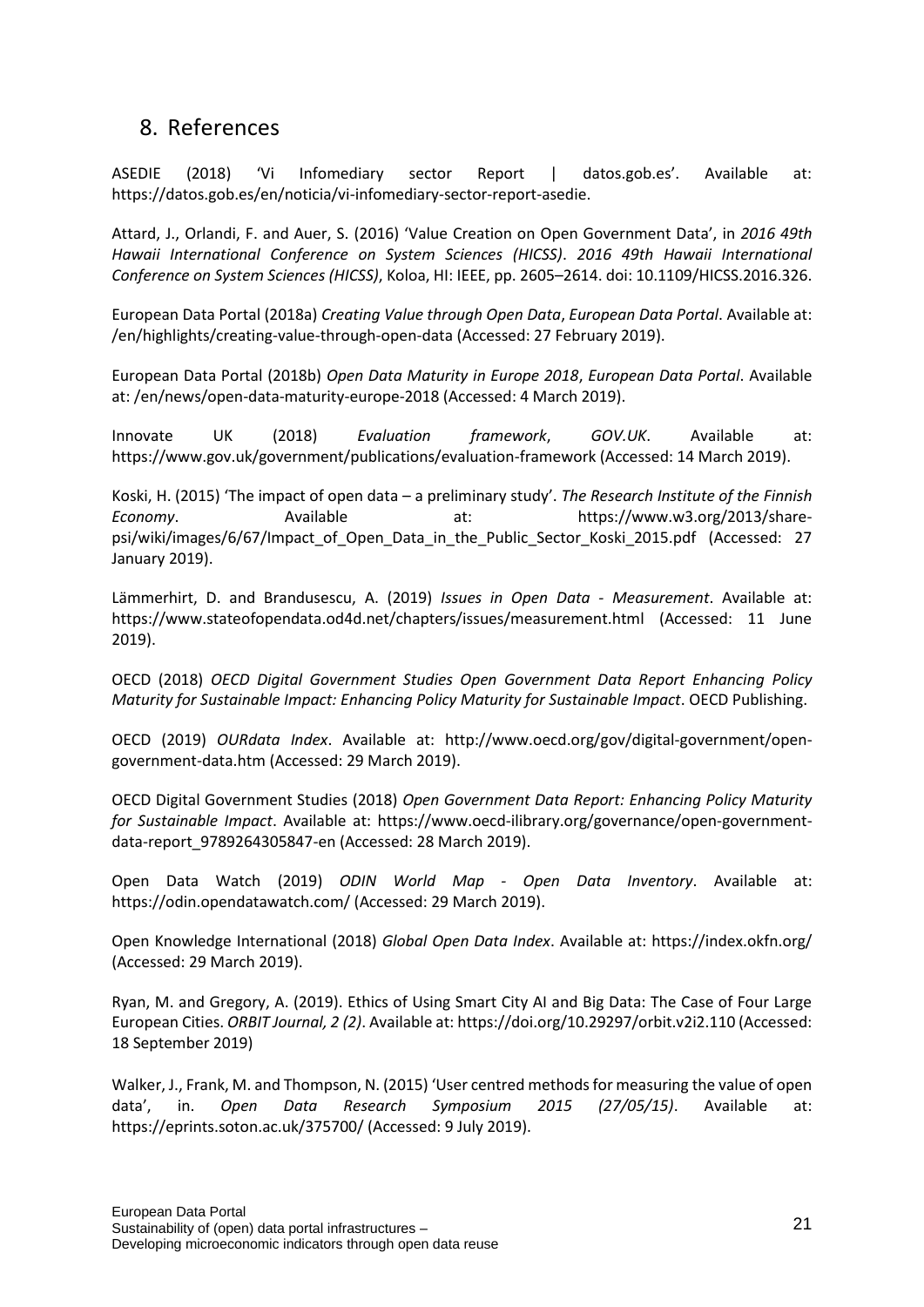World Wide Web Foundation (2019) *Open Data Barometer*. Available at: https://opendatabarometer.org/?\_year=2017&indicator=ODB (Accessed: 9 July 2019).